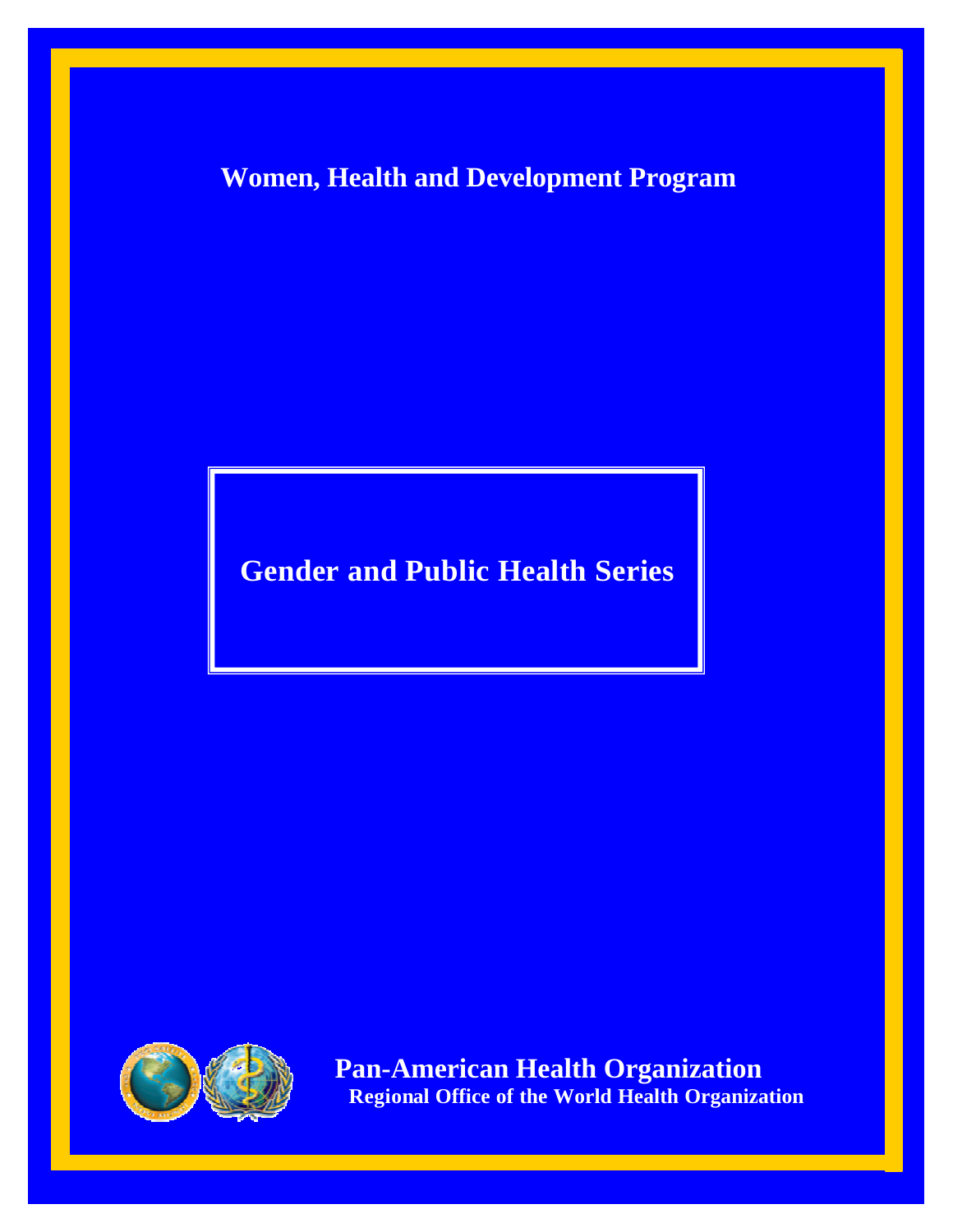# PAN-AMERICAN HEALTH ORGANIZATION Women, Health and Development Program

**Gender and Public Health Series**

**10**

# INTEGRATED MODEL OF ATTENTION TO INTRA-FAMILY VIOLENCE

Deconstructing intra family violence: State and civil society The role of the health sector

> **San José, Costa Rica October 2001**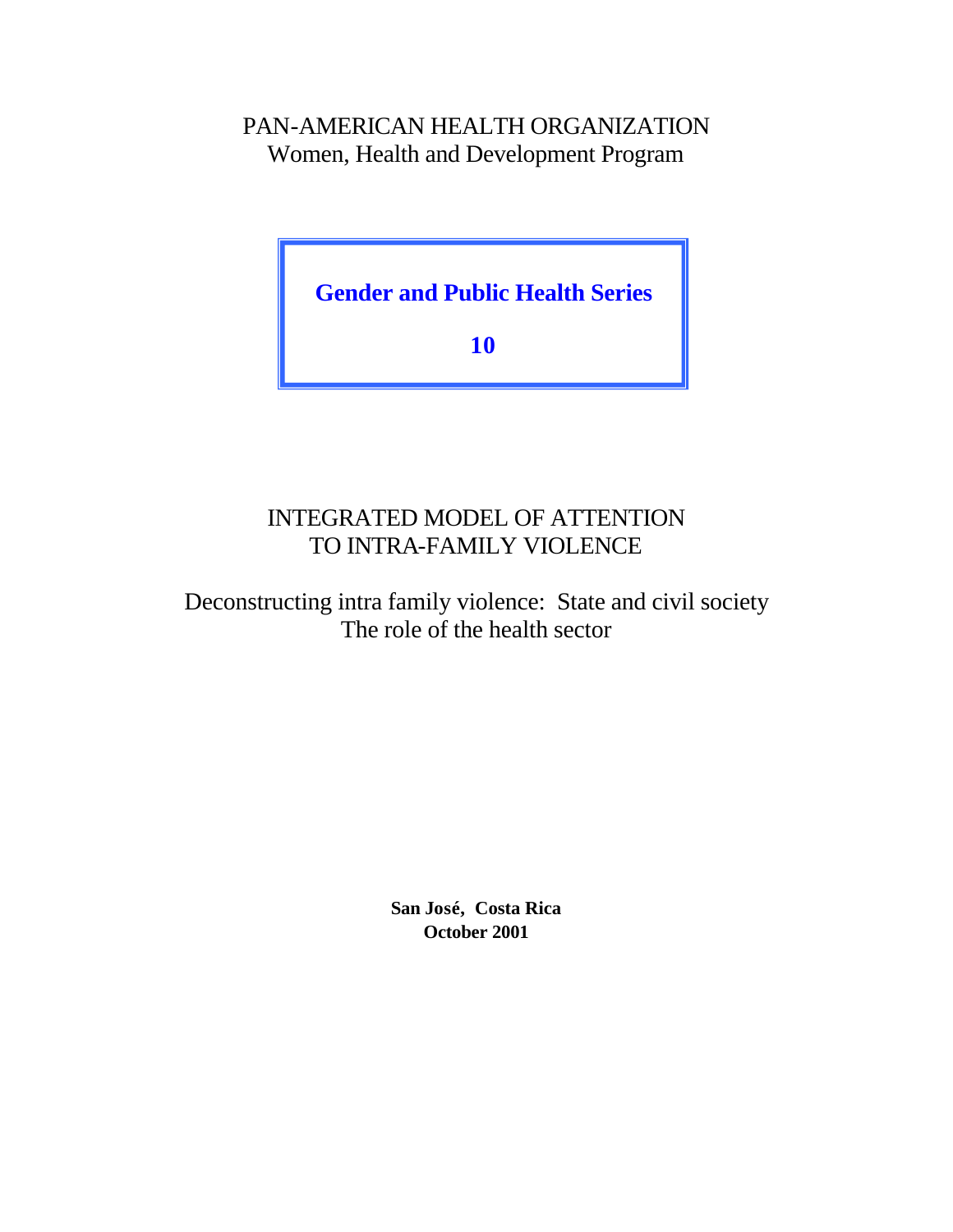Although the material from this publication may be freely quoted or reproduced, it is indispensable to cite the source and make reference to the title and ISBN.

A copy of the publication which includes any quote or the reproduction of any part should be sent to:

ISBN : 92 75 32264 3

© Copyright 2001 Pan American Health Organization Women, Health and Development Program

Credits:

Dr. Lea Guido, former Sub-regional advisor Women, Health and Development Programme, of PAHO/WHO with the technical collaboration of the Central American PAHO Focal Points for the Women, Health and Development Program:

Lic. Cathy Cuéllar Bottaro: Belize Dra. Lily Caravantes: Guatemala Ing. Ruth de Manzano: El Salvador Lic. Rosibel Gómez: Honduras Lic. Silvia Nárvaez: Nicaragua Lic. América Valdés: Panama

Women, Health and Development Programme Pan American Health Organization Apdo. Postal 3745-1000 San José, Costa Rica

*Email:* e-mail@cor.ops-oms.org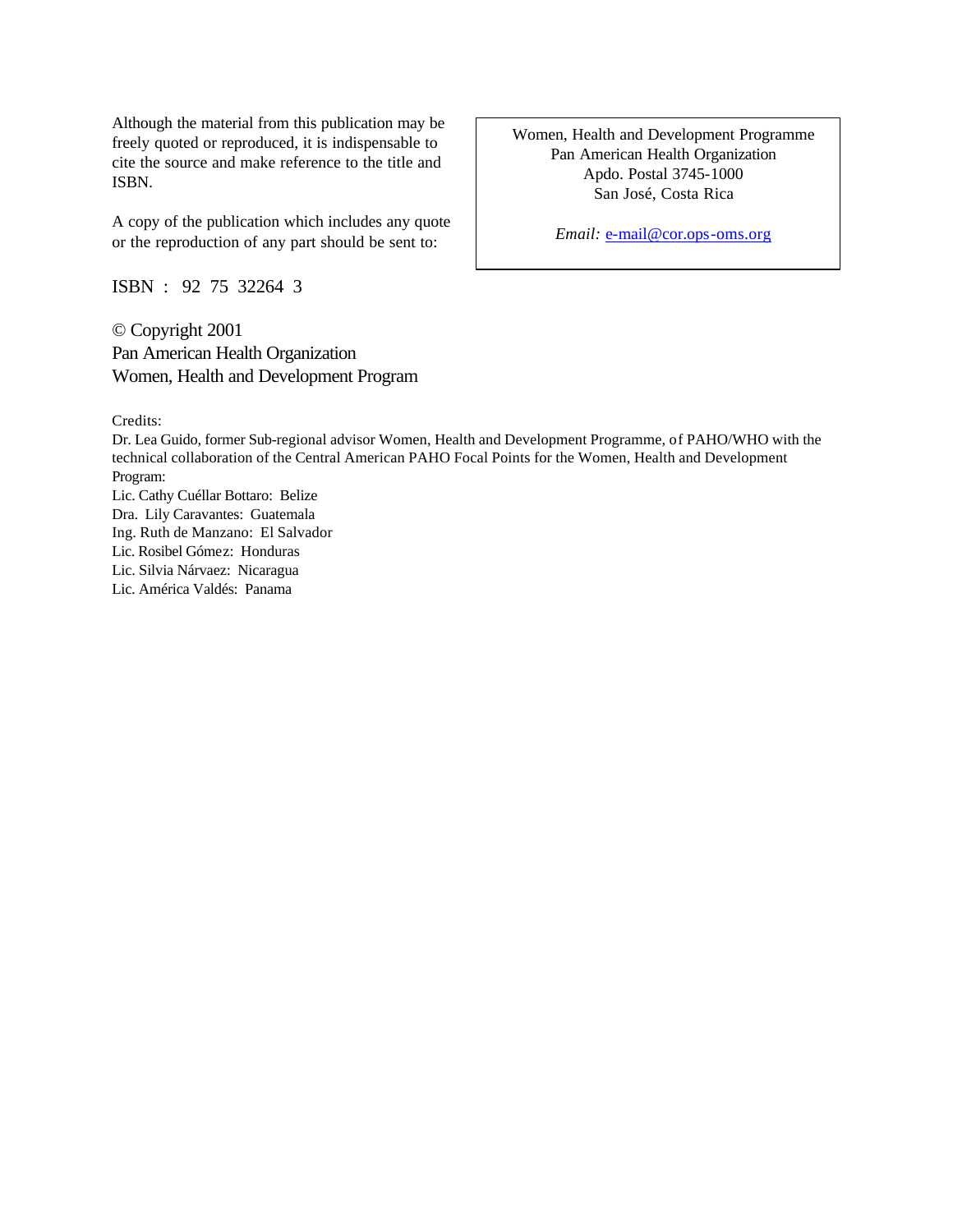# **CONTENTS**

|    | 1. Conceptual and methodological aspects for the construction of social responses to intra family<br>1.1 Epistemological problems, their conceptual and methodological approach<br>1.2 Life conditions: interaction - habitat – economic relations and violence against women in |          |  |  |  |
|----|----------------------------------------------------------------------------------------------------------------------------------------------------------------------------------------------------------------------------------------------------------------------------------|----------|--|--|--|
|    |                                                                                                                                                                                                                                                                                  | 8<br>17  |  |  |  |
| 2. |                                                                                                                                                                                                                                                                                  | 17<br>18 |  |  |  |
|    | 2.3 Axes of action from the health sector to confront intra family violence                                                                                                                                                                                                      | 21<br>27 |  |  |  |
|    | 32                                                                                                                                                                                                                                                                               |          |  |  |  |
|    | 33                                                                                                                                                                                                                                                                               |          |  |  |  |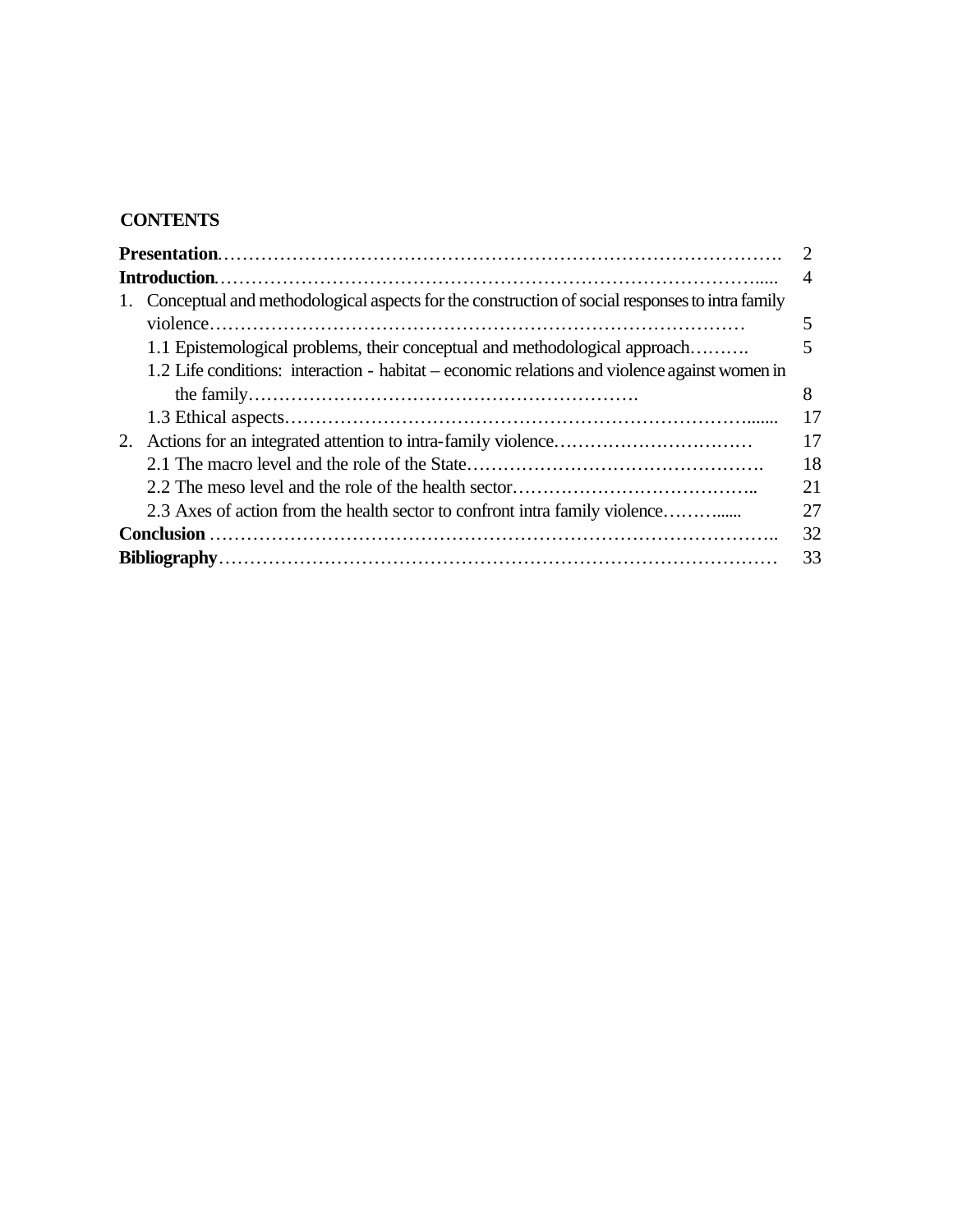#### PRESENTATION

*The "Gender and Public Health" Series is produced by the Women, Health and Development Program of the Pan American Health Organization/World Health Organization in the sub-region of Central America with the purpose of disseminating different topics of interest which are promoted by the Program. Its goal is to stimulate reflection, analysis and actions from an interdisciplinary gender perspective on public health matters.*

*Under the auspices of the governments of Sweden and Norway, documents will be published in these Notebook Series which will help consolidate the processes that are currently underway in the Central American countries to incorporate gender considerations into policies and actions of the Health Sector. The content of the Series may be conclusions from workshops, contributions by individual authors and results of research.*

*The content of the works published and the manner in which the data is presented do not necessarily imply the position of PAHO/WHOs WHD Program on a particular topic.*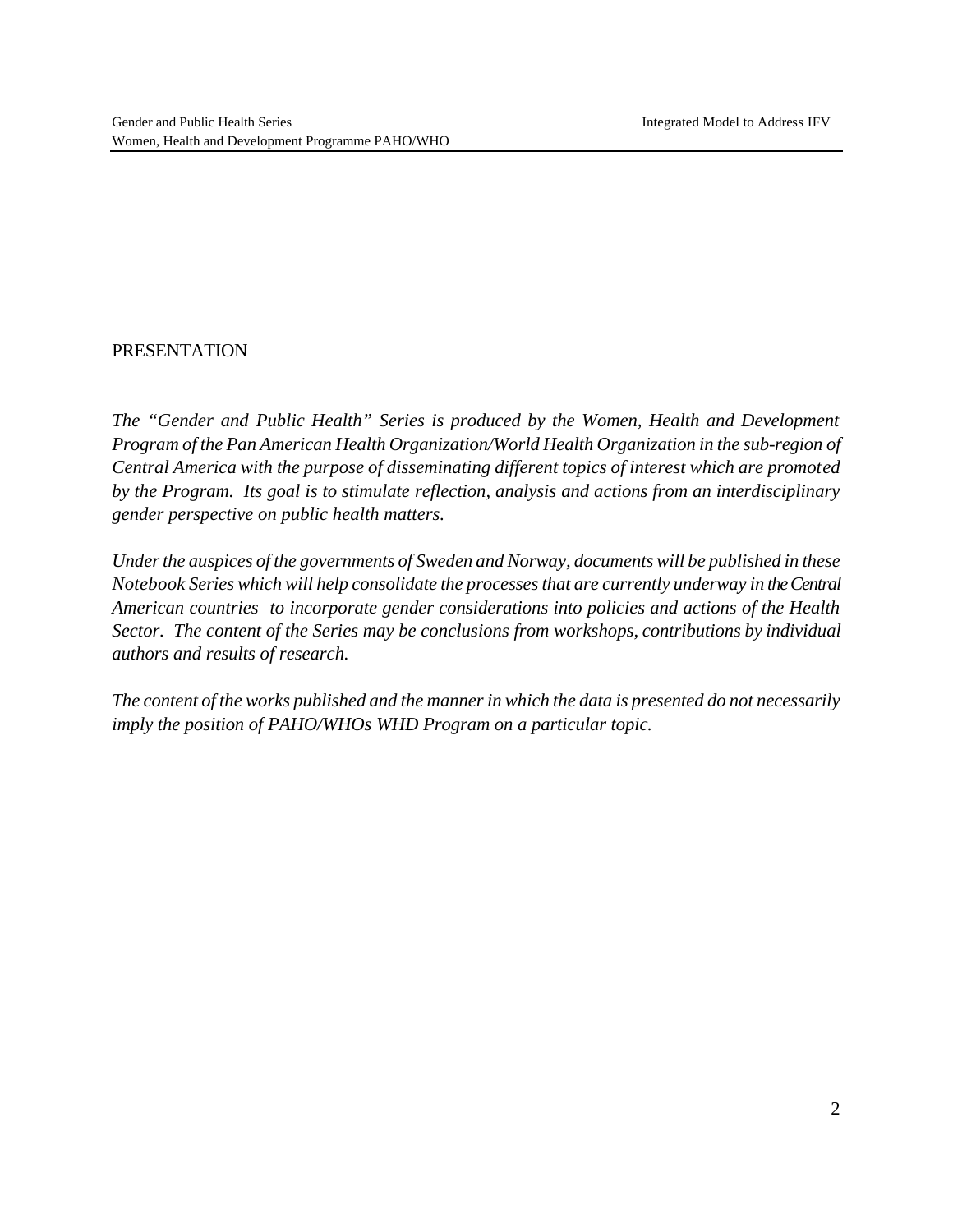$\overline{a}$ 

*"...It is true that at that time my theorization was very poor: I thought in terms of Russian dolls, one inside the others - the individual, the family, the neighborhood, the social group, etc. - The concept of resonance<sup>2</sup> has created a transverse line with which one can think in social terms, even when seeing just one individual..."*

*Mony Elkaim*

 $2^2$  Resonance: phenomenon particular of oscillating systems which are subjected to the action of an external force, prolonged interaction of sound...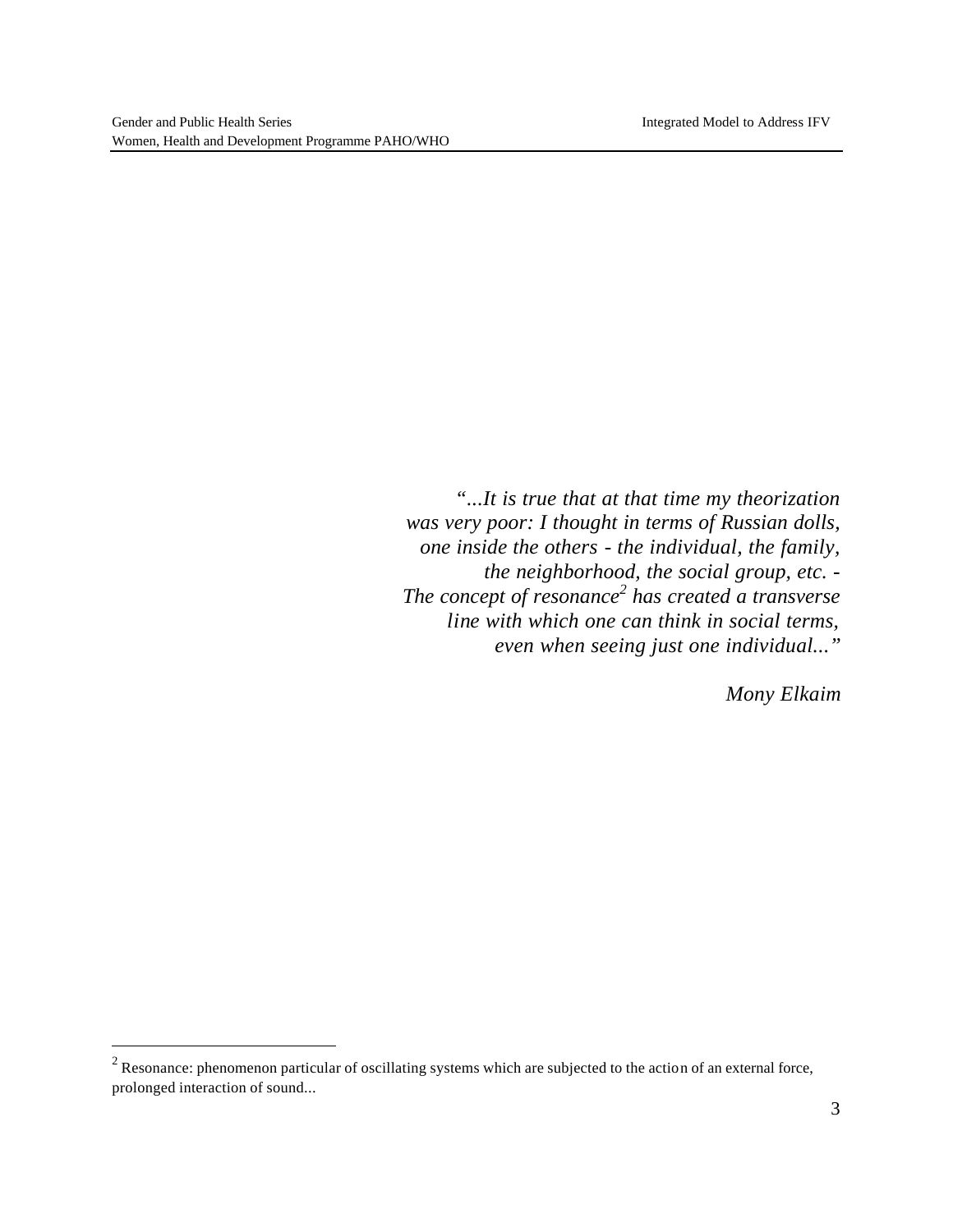#### **INTRODUCTION**

 $\overline{a}$ 

This document proposes steps to deconstruct<sup>3</sup> the social mechanisms which facilitate violent acts in family relations. It emphasizes violence against women within the family, in particular marital violence<sup>4</sup>; however, it can be useful with the relevant specificity in providing integrated attention to children (boys/girls), elders (men/women) and adolescents affected by violence.

Two aspects are addressed: the first is the framework and the methodological considerations for the construction of a model for comprehensive care to Intra family Violence; and the second is the translation of this framework into a social response, with emphasis on the role of the State and the health sector, without disassociating the participation of civil society.

The architecture of the model has been guided by data, which is the basis of the lines of action and the coherence between both (Morín, 1988).

Epistemological aspects and interdisciplinary information on Intra family Violence are taken into account, as well as the solutions that society, and in particular the feminist movement, has been creating. The latter is captured through experiences that have been generated in different geographical areas and specifically in Central America during the last decade.

The proposal has some uncertain elements. There are gray areas of knowledge with regard to violence against women inside the family, violence directed towards girls and boys, adolescents..., topics like the study of aggressors, the factors of risks and resilience in different cultural contexts, etc. (American Psychological Association, 1996).

The aspects presented here are of an instrumental character and suggest conceptual and practical elements for the incorporation of social actors who are susceptible to participate in the construction of a model of integrated attention to intra family violence, as well as selection criteria for actions to be carried out, and their possible articulations and intentions.

<sup>&</sup>lt;sup>3</sup> "Deconstruction, as a philosophic strategy, is a critical posture that affects all disciplines related to cultural production." (Culler, 1992).

<sup>&</sup>lt;sup>4</sup> Marital violence constitutes one of the most frequent and relevant forms of the categories of intra family violence. It occurs in a family group, this being the result of a consensual or legal union; it consists in the use of instrumental means by the spouse or partner to psychologically intimidate, or intellectually or morally nullify, or physically and sexually hurt the partner with the object of disciplining according to judgement... (Duque, Rodríguez and Wenistein. New Delhi, 1996).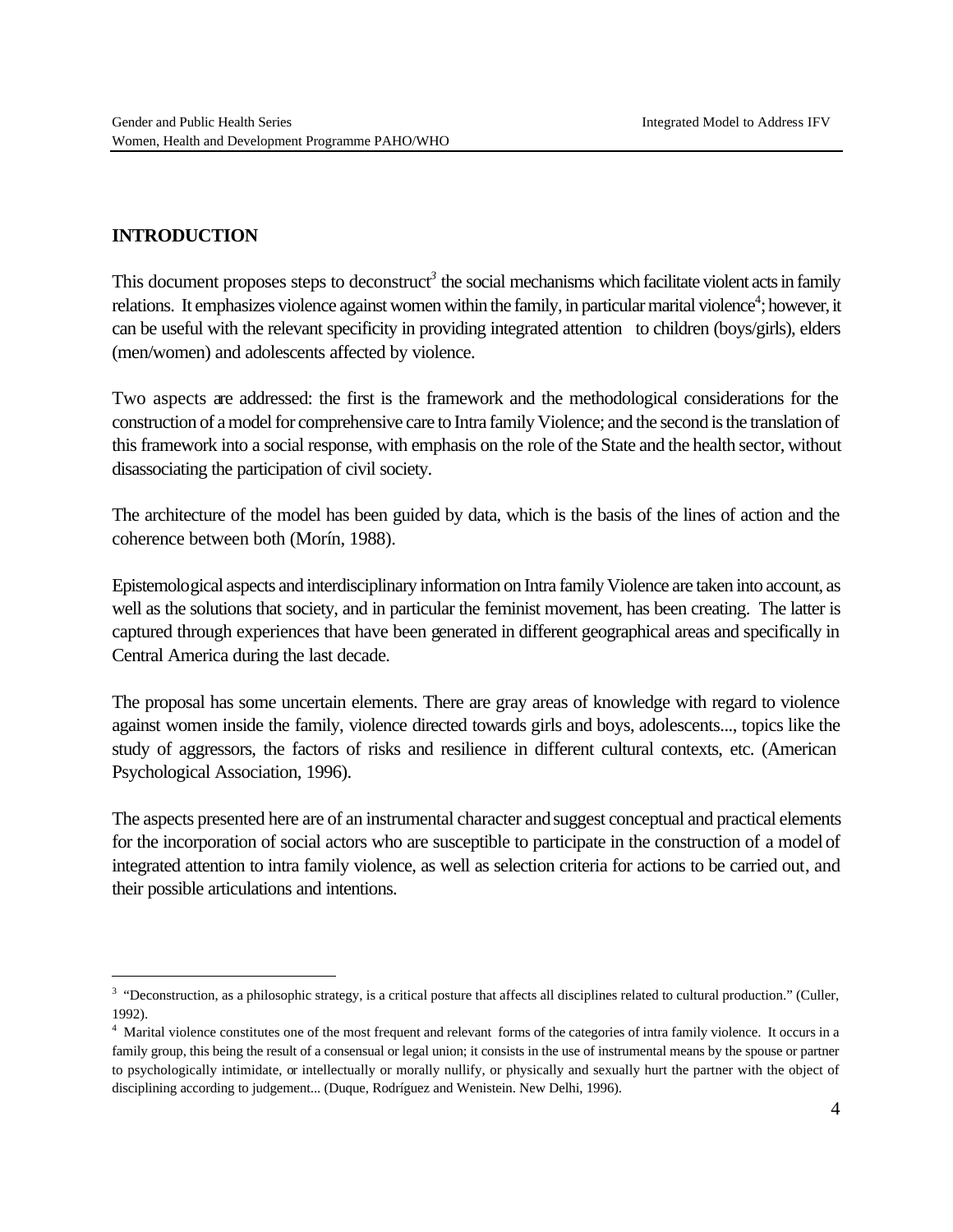$\overline{a}$ 

# **1. CONCEPTUAL AND METHODOLOGICAL ASPECTS FOR THE CONSTRUCTION OF SOCIAL RESPONSES TO INTRA FAMILY VIOLENCE**

### **1.1 Epistemological problems, their conceptual and methodological approach.**

The recognition of the multi dimensionality of violence towards women within the family is essential. Approaching it creates cognitive problems.

The recognition of IFV as a health problem represents an advancement, however it doesn't solve the problem as to how to approach it in its etiology and eradication.

The topic's characteristics represent a challenge since health interventions alone are not sufficient: detection, medical diagnosis, registry and the knowledge of cultural, legal and sociological aspects are also necessary.

Different specialized works point out that IFV can be approached from the individual (through the victim, the aggressor or the indirect victims)<sup>5</sup>, from the different family groups or types of families, and from the society. It can also be analyzed according to the types of violence (physical, psychological, sexual, patrimonial, neglect, etc.). For this reason, intra family violence has been turned into a multi disciplinary field of convergence of actions by different social actors.

Definitions of intra family violence may emphasize different aspects. We believe that it is essential to take into account the following criterion (Larrain, 1995):

- The relationship between the persons involved that has to do with the different types of family, the ties or kinship that may exist (marriage, birth, intimate relationship, sharing of the home), in other words, a whole range of types of cohabitation that are found in our society.
- The nature of the acts is related to the types of violence. These can be emotional, physical, sexual, negligence, financial, patrimonial, etc.
- The intensity, an aspect which isn't always considered within the definitions, is tied to the frequency that the acts occur and the impact of these acts on the victims.

Another relevant aspect is the dynamics of marital violence as described by Leonore Walker in 1979. The so-called cycle of violence is presented in three stages: in the first, "lesser" aggressions are produced, many couples can be in this state called "accumulation of tension". In other relationships a series of incidents accumulate which end in a second stage called "crisis or acute episode" which has an explosion of violence. The last stage is characterized by "repentance or a honeymoon phase" of the committed act. This cycle is

Indirect or secondary victims are those persons who are in the home, particularly the children (boy/girls) who are present during the acts of violence, as is cited in the Report of the American Psychological Association (1996).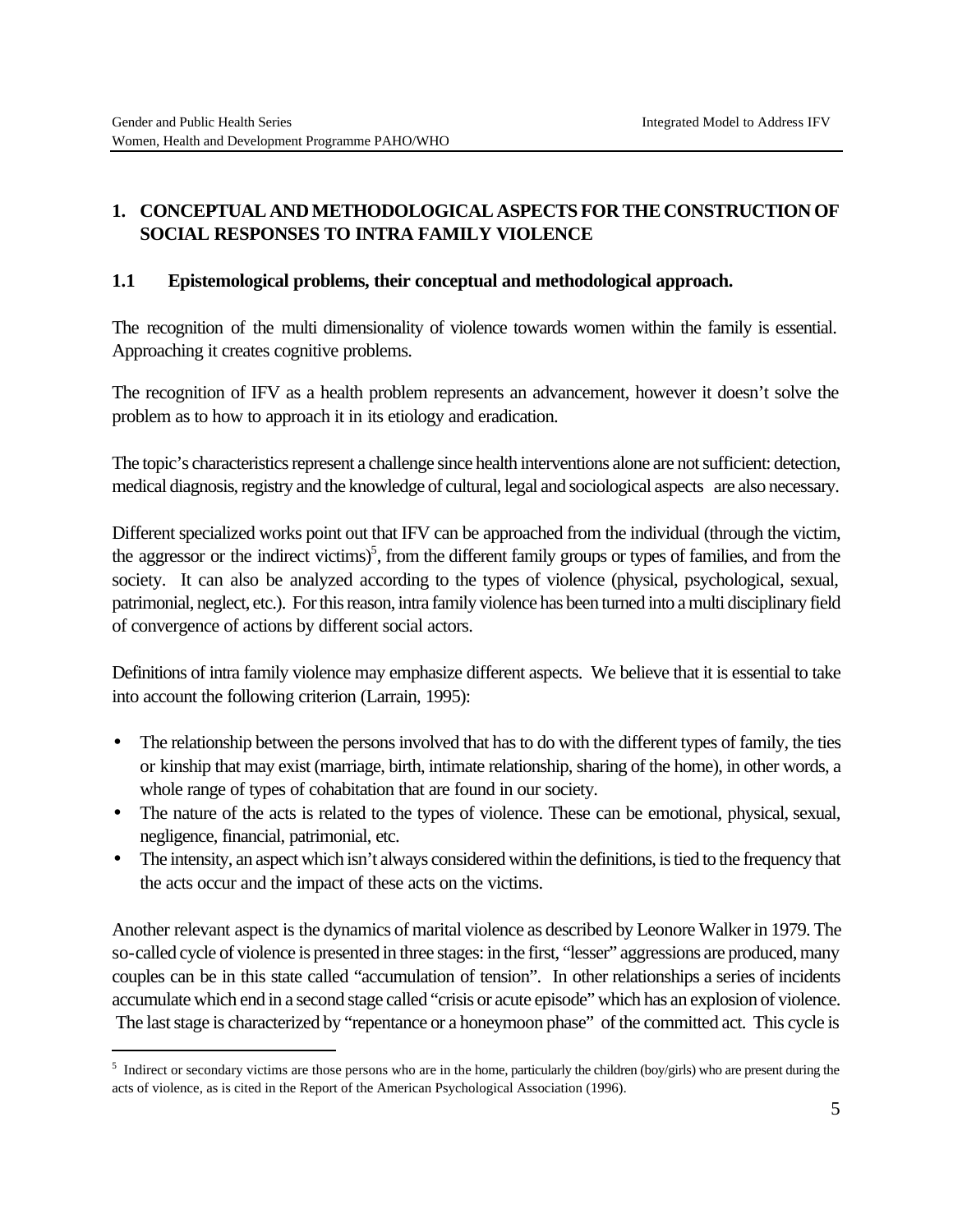essential for understanding battered women and their learned lack of defense, as well as the aggressor's behavior.

Moving closer to the problem we can identify two obstacles of an epistemological character. One is related to the object of knowledge and its complexity and the other, refers to the inherent difficulties of who wants to know; take note of the existing of epistemophilical obstacles: the mobilization of individual experiences, representations, fears. (Velásquez 1996).

Both obstacles are present in research regarding IFV and in the social manner of confronting it. Acknowledgment of these obstacles implies the search for a way to approach them conceptually and methodologically.

# **1.1.1. Conceptual**

This not only supposes the accumulation of knowledge about intra family violence, but also the need to find **the principles that organize this knowledge**, with the aim to avoid simplification, (reductionisms/disjunctures) which would skew comprehension and appropriate responses to the problem.

It is necessary to advance in the development of theoretical framework in an interdisciplinary and dialogical manner, that permits feedback between disciplines and also shared logic of comprehension with regard to the problem. For example, it is not the same to understand poverty or unemployment as factors that favor intra family violence, than to analyze them as motives for it. Moreover, the question should be asked as to why they are factors to be considered taking into account that not all poor women are victims and not all poor men are aggressors. It is necessary to include other elements into the analysis of the lineal causality of poverty -- violence towards women. This means that attention should be given to the unique interrelations of the individuals, of the families, as well as the social and cultural aspects that contextualize them.

It means that other categories of analysis, from different disciplines, should be recognized, so they can contribute to the comprehension of the problem and thereby determine the interrelations and resonances of the different parties involved. In other words, recognition of the complex relations between the parties on the whole and to reason in these terms, with the aim to construct comprehensive responses.

At the conceptual level, the starting points selected in this proposal do not only come from the field of health sciences; the problem's multi dimensionality is also considered. From this premise, the framework for comprehensive care and steps for the necessary social responses constructed. A **"paradigm of complexity"** is developed, where the principles of distinction, conjunction and implication operate (E. Morin).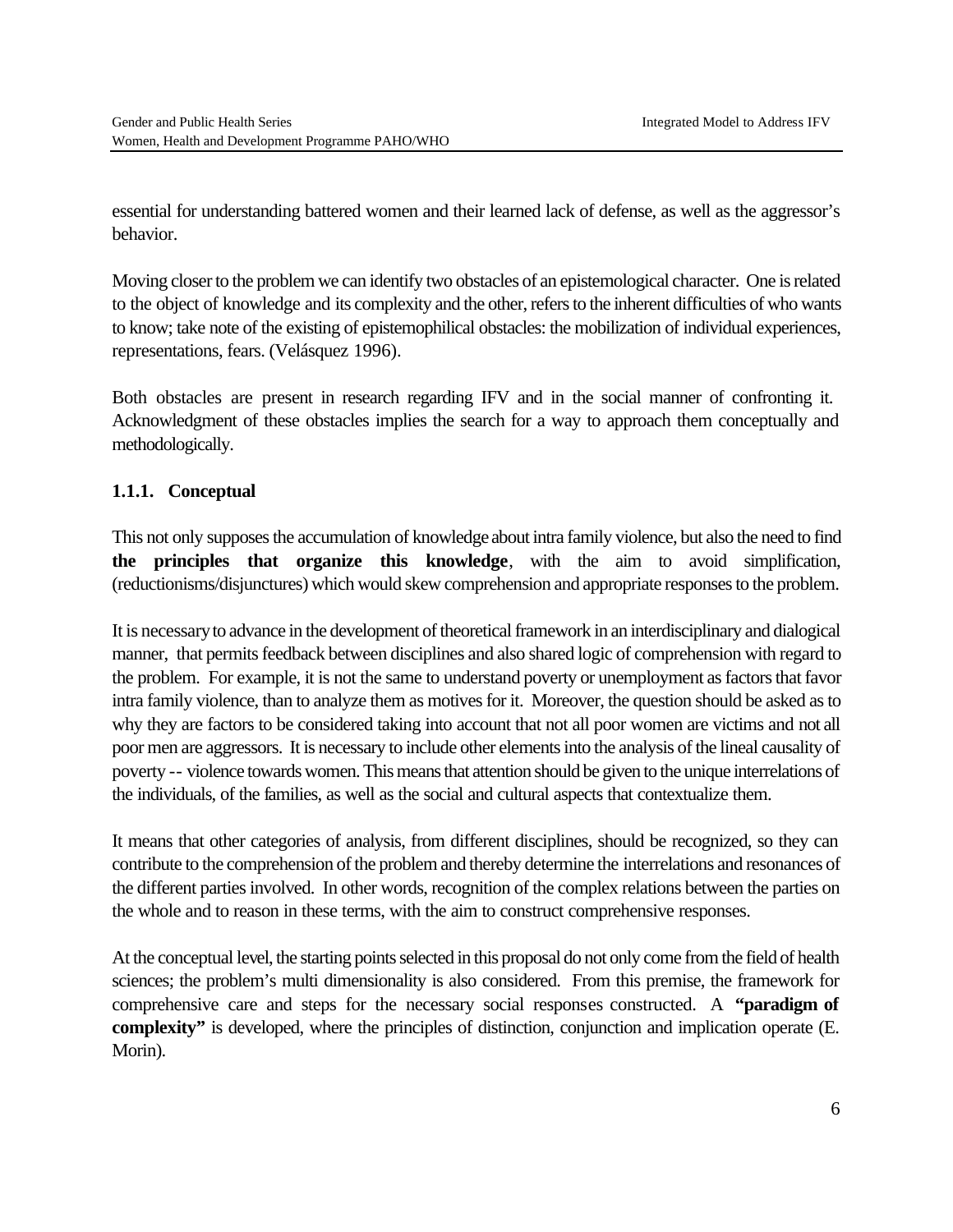Elements to be conceptually developed in the paradigm of Intra family Violence:

- Inter-disciplinarity, which doesn't mean the negation of the particularities of the disciplines of knowledge nor the actions that have to be carried out from ones dominion, but the recognition of the complexity of reality in dealing with the victim, aggressors, family, community and society.
- Recognition of the link between the uniqueness of the individual's history and the trauma of social relationships that this person, woman or man, has: gender, age, ethnicity, class, religious relations, "a common topic but a distinct history" (Elkaim, 1994).
- Recognition of the subjective aspect; on one hand, he (she) who wants to intervene in the topic of violence is influenced by cultural models, which is to say, he (she) has a social rooting. Devereux amply treats the topic of tension between the researcher and the object of knowledge in the social sciences (Devereux, 1980). Also, persons who work on the topic should recognize its impact on affect, and support to the direct providers of services should be integrated into the social responses to IFV (Velásquez, 1996).

# **1.1.2. Methodology**

The following aspects should be considered:

- Recognize the quality and peculiarity of the different parties that intervene in the processes that construct the violent relations within the family.
- Recognize the interaction that exists between these parties and the alternating effects that they generate. The effect of the violence becomes the cause and vise versa originating a network of causes and effects.
- Recognize the peculiarities and the interactions will allow us to carry out actions in different parts and in the totality of the processes that construct the acts of violence.

This proposal proposes, from the conceptual and methodological point of view, an approach to Intra family Violence towards women that begins with the **life conditions of the women and men**. Here, life conditions are understood as the interaction and resonance of four large dimensions: the biological aspects (individual potentials, functional development and organic growth of the biological system with all of its elements); the habitat -which does not only mean housing and services, but the articulation of a combination of facilities and community activities that increase the quality of life- (Massolo, 1997); cultural representations at both the individual and collective levels; and the interaction within economic and social relations (economic insertion, acquisition and consumption of goods and services).

This paradigm attempts to understand the quality and characteristics of the different parts in a systemic complexity where each dimension has an effect of resonance that isn't necessarily harmonious. The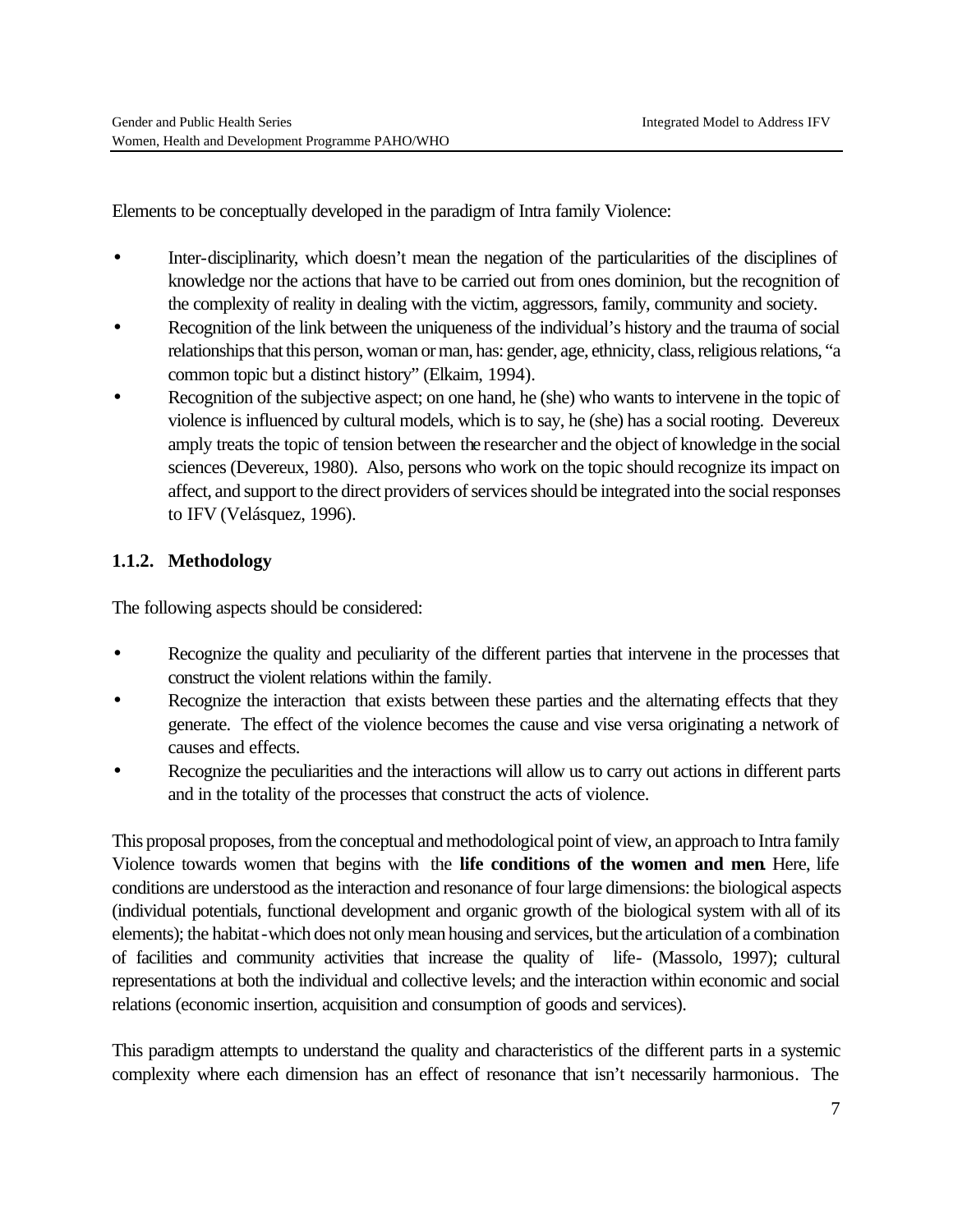proposal does not intend to determine a mathematical model; this paper's scope is to visualize how intra family violence is constructed and affects people's life conditions.

**Figure 1 –** The Dimensions of Life and Health Conditions



Life conditions (see figure 2) allow us to analyze the quality of life, to understand health as a **social product**, an expression of the opportunities that men and women have to satisfy their needs for human development, and the existing social responses at the individual, group and societal level. And, therefore, the responses that are generated need to be placed in the different dimensions, at the individual, group and particular society levels. The actions appropriate or not, have a resonant effect between the bio-anthro-social. The absence of responses to IFV, will have the same effects on life conditions, as will living in a situation of violence.

The analysis of intra family violence according to life conditions means addressing the individual's particularities and context, gender, ethnic background, class, etc. For example, non indigenous and nonimpoverished Guatemalan women victims of intra family violence, share with the rest of the non indigenous, non-impoverished men the same condition of class but at the same time live in a different manner since they are women. These women share the same gender condition with other women (indigenous, *Garifunas*, etc.). This condition may be affected by ethnicity, class, age, etc. This example tries to illustrate the articulation of different dimensions, but at the same time the particularities according to the different existing social orders or hierarchies in a determined society.

# 1.2. **Life conditions: interaction --biology--habitat--economic relations and violence against women in the family.**

*"...Let the common surprise us.*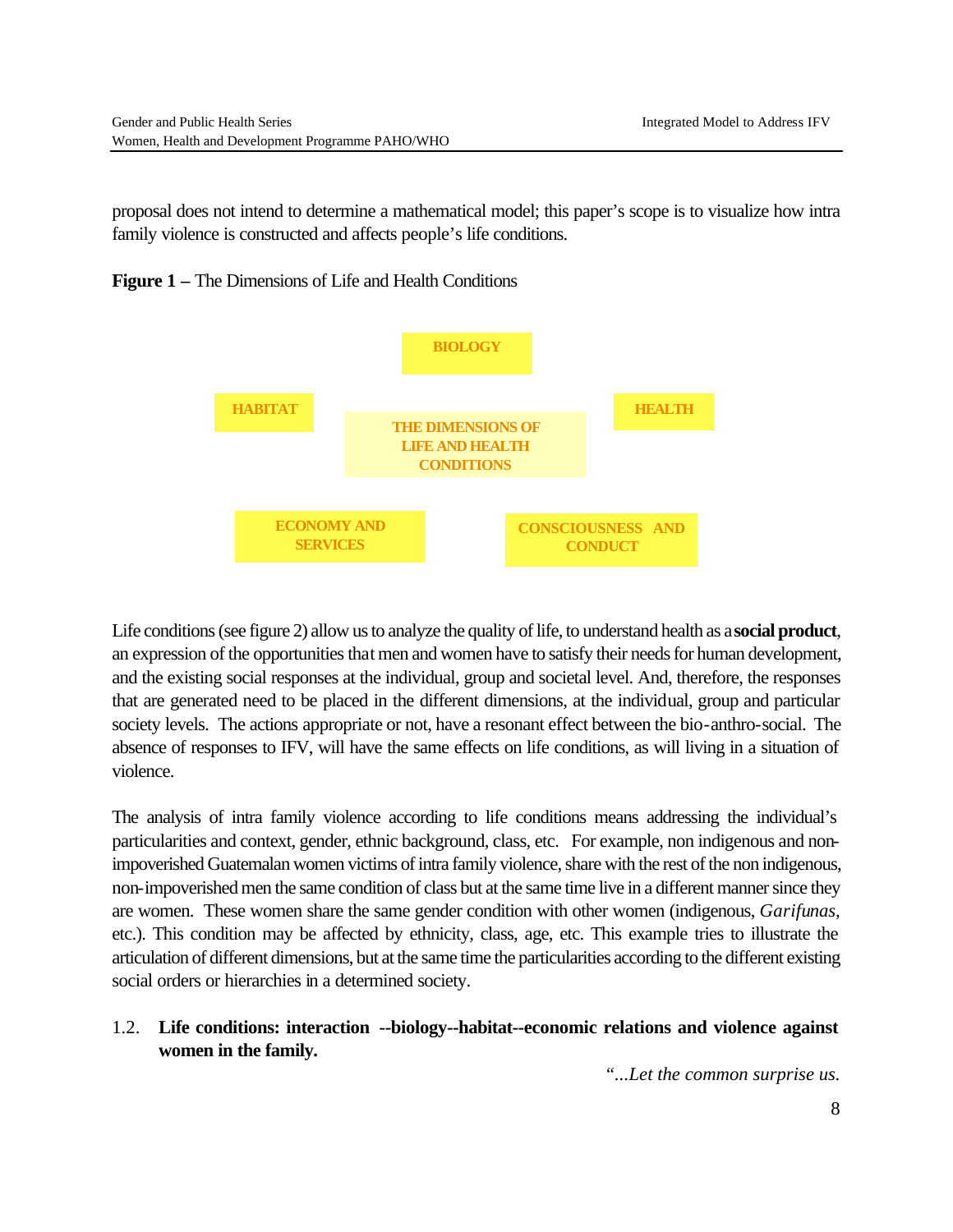*Let us see the norm as an abuse to us. And where you find abuse, make a remedy". (Bertold Brecht)*

Intra family violence as a problem of interest of different sectors dates back some decades. It's interest stems from a collective diagnosis, and from it emerges felt needs. These evolve into other more specific needs through epidemiological and clinical studies.

Social visibility of violence against women is related to the existence of a social movement for the equality between men and women. This movement has achieved organizational expressions in the civil society in all countries of the planet and in the academic community through the development of gender studies, research and theoretical elaborations concerning the construction of what is feminine and masculine, the social relations between the sexes, social differences based on sex, the gender bias within the social system, etc. It proposes new approaches to specific problems such as the topic of gender violence, including violence towards women within the family.

The academic community has added gender<sup>7</sup> as a category which has been become a tool for the comprehension of women and men's living conditions. In the health field, it is essential for situating health needs and problems, risks and consequences, through an interaction between biological characteristics and gender conditions.

#### **1.2.1. Violence towards women, human rights and gender orders**

 $\overline{a}$ 

Over the last number of years a concept has been developed in the different generations of rights<sup>8</sup> which questions the universal validity of andro-centrism and ethnocentrism, which has brought recognition and awareness to the particularities of persons, by gender, ethnic background, age or any other factors. This recognition is based on the principal of plurality and the respect for differences and invites the correction of these biases in the law.

The topic of gender violence was approached in the World Conference on Human Rights held in Vienna in 1993; this signified a conceptual revolution regarding human rights (considered to be a set of ethical

 $^7$  Gender is an analytical category that explains the ordering and classification of persons as well as feminine and masculine things, "in this framework we humans have organized our social and natural world in terms of the meaning of gender...Genderized social life is produced through three distinct processes: gender symbolism, gender structure (or division of work according to gender) and individual gender" as expressed by Sandra Harding.

<sup>&</sup>lt;sup>8</sup> Four generations of rights are considered: the first is related to civil and political rights; the second with cultural and economic rights; the third with rights related to peace, development and environment and the fourth with peoples' rights.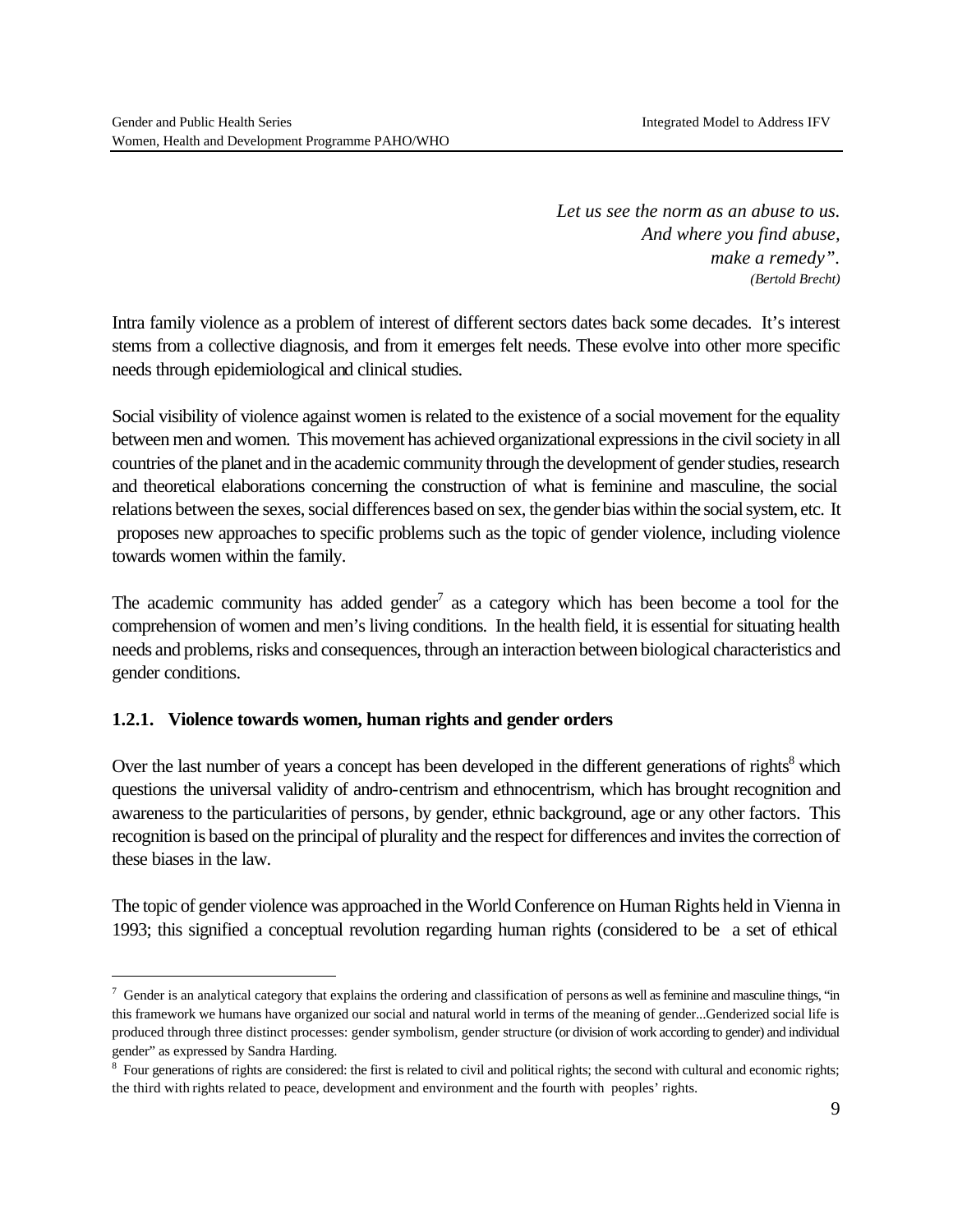standards with legal projection, which has involved an arduous social process of construction over the last two centuries). Its result was the recognition of all forms of gender violence as a violation of women's human rights.

The aforementioned is outlined in two legal documents: one has a hemispheric character which is the Inter American Convention to Prevent, Sanction and Eradicate Violence against Women (Belen do Pará, 1995) and the United Nations Declaration on the Elimination of Violence against Women 1993, at the world level. These documents identify three common aspects:

- Definitions on violence against women where gender violence is included as well as violence occurring within the family.
- They establish that violence against women violates the human rights which have already been accepted by those States that have ratified Declarations, Pacts and Conventions.
- Also defined in these documents are the responsibilities of the State in reference to developing specific actions.

This process, still at an initial stage, sets out a civilized potential of equality between the genders by the end of the twentieth century.

# **1.2.2. Social representations, violence against women and the gender order**

Social representations are mental realities, symbols which guide, name and define the different aspects of our reality. They are important in daily life because they allow us to interpret and situate social attitudes in the culture.

Social representations around IFV in the different societies can be observed or reconstructed through scientific work. They permit us to evidence social attitudes with respect to intra family violence and in particular those towards women. They are fundamental since they determine actions and responses to the problem and inhibit or stimulate the victims to seek help. These facts have been studied in a research conducted in ten countries of the Americas, with the support of the PAHO/WHOs Women, Health and Development Programme, through the "Critical Route followed by Women Affected by Intra family Violence" in search of solutions to their problems.

Legal norms where violence has been explicitly sanctioned or implicitly condoned can also be a very illustrative example of how social representations materialize through the norms of law that contribute to a social stratification based on sex, giving superior powers to men in comparison to women. This not only can be illustrated with rights related to the family, but also those related to land, credits, etc.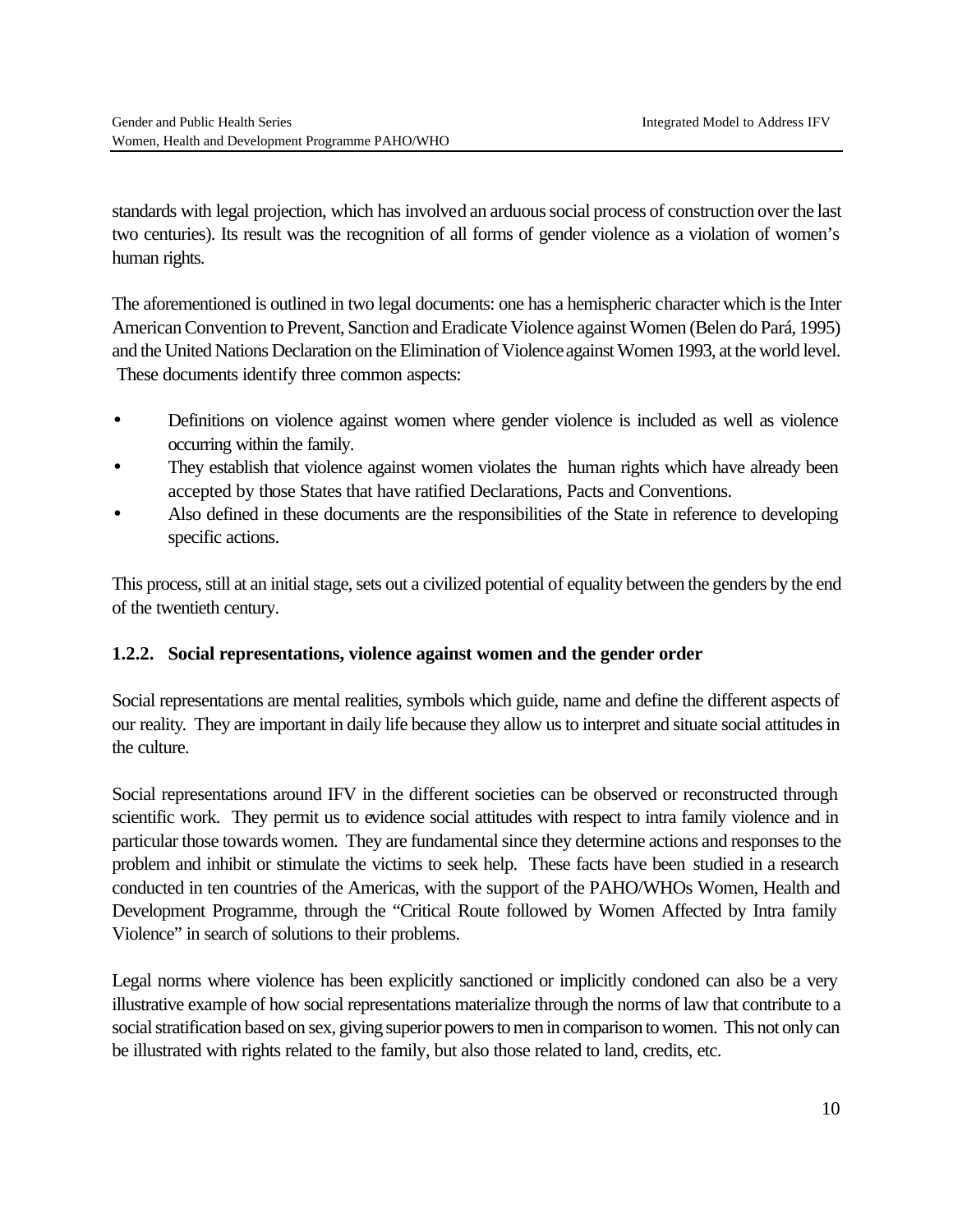The andro-centric essence of the law has given one gender greater power at the macro social level and in daily life. Jurist Catherine MacKinnon explains this pointing out that sexual aggression has not been prohibited but only regulated by legal systems. Up until 1975 rape within the marriage was not considered a crime in the United States; in France this act was changed into an offense in 1992; in Spain in 1989 it was considered a human rights violation and in Latin America, at the end of the eighties, modifications to legislation were initiated to typify intra family violence as a crime. In Central America, between 1992 and 1997, 7 laws related to violent acts within the family were passed.

The cultural dimension, symbolism and representations influence public policies, laws and the existence or not of services for support to victims of IFV.

# **1.2.3. Individual conduct and power relations between the sexes**

The category **power** is central in the feminist movement and in the work of men against violence.

There is concurrence in gender studies that the dominant power appears as an explicative element of the violence that occurs within the family because it promotes the construction of affective ties based on possession, domination and the other's exclusion (male/female).

Studies on intra family violence suggest that a common dynamic exists; this is the aggressor's **use of power**, control and authority over his victim (Walker, 1993).

This appreciation is not only a product from the analysis of aggressors by the behavioral sciences, but also comes from approaching the victims about their own empowerment and their context (Addison, Glazer and Eimear O'Neill n.d.).

# **1.2.4 Health and intra family violence towards women within the family**

Intra family violence is not an illness but it can be associated with a variety of symptoms and effects in the health of the victims of violence and its witnesses.

In the health professions the visibility of violence as a public health problem is of recent emergence. Cases of abused boys and girls and women began to reach social welfare institutions at the end of the XVIII and the beginning of the XIX century, according to some records. Nevertheless, it wasn't until very recently that its epidemiological surveillance and specialized attention was established. The International Classification of Diseases (ICD-10) only recently incorporated definitions regarding the different types of IFV.

In the study of **who the victims of abuse are**, the focus of attention has been particularly directed towards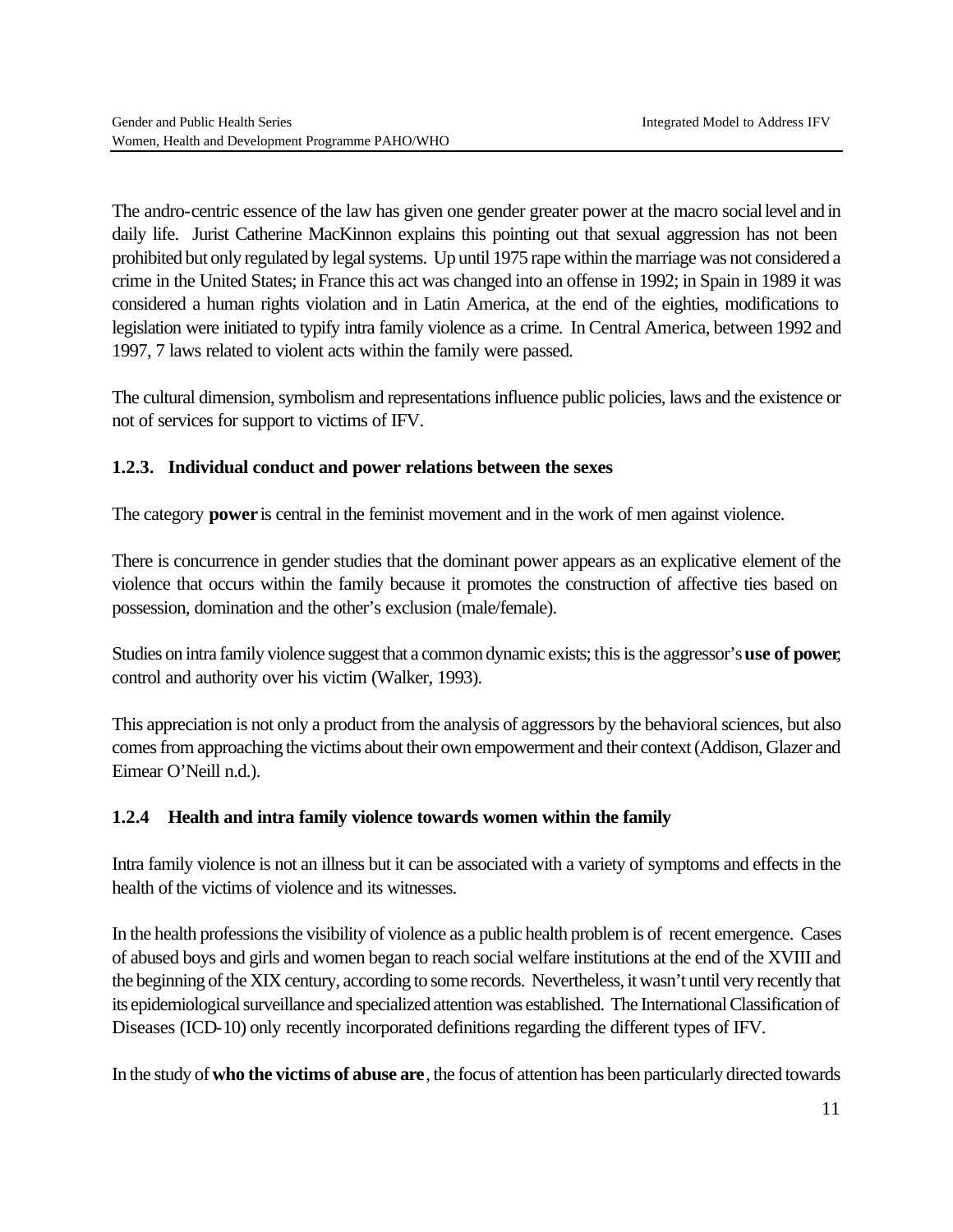battered children (boys and girls) and women. Research has been carried out in different countries of the continent and more recently, on elders, in countries where this population demographically represents a growing segment. In Central America, Costa Rica began research in this regard, which was the outcome of a demand for services from the National Geriatric Hospital in 1995.

The identification of the male adult population as victim has been deferred in the clinical realm as well as in research (Sexual Assault of Adult Males, 1996). The reason for this deferment may be related on one hand with the consensus in research that the victims of child abuse are in their majority female (National Survey of Canada, 1993; Gil, 1998; Claramunt, 1992; Finkelhor, 1981; Russell, 1986). The same is found in adolescents, women and men of adult age.

On the other hand, it is estimated that between 5 and 10% of the victims of sexual violence are men (Sexual Assault of Adult Males, 1996). Different studies included in the previous reference, suggest that in this population the majority of these victims are homosexuals and bisexuals.

Among male victims it appears that in addition to sexual preference that 35% have some physical or cognitive limitation (Stermac, 1996).

Knowledge about the **most vulnerable groups** shows us that intra family violence is not distributed randomly, but that it has some directionality: female sex, age, sexual preference in male adults, disability or dependence, among others. There seems to exist an association between social inequality in certain human groups in the selection of the victims; for example, no legal protection, lack of knowledge and abuse of rights at the social and family level, social representations that devalue feminine traits, children, elders and anything different.

Regarding **who the aggressors are** , many studies indicate that men as well as women can be and are physical, sexual, psychological, patrimonial, negligent, etc. abusers; nevertheless, it is the male sex that incurs most frequently in this act (Batres, 1997; Claramunt, 1996; Correctional Service Canada, 1994).

This disproportion, as far as the sex of the perpetrators is concerned, is not the result of biases or classification (Herman, 1981), but rather demonstrates a pattern. Judicial statistics, as well as an analysis of the content of written media in Central America, confirm the frequency of the aforementioned.

According to the Report of the American Psychological Association Presidential Task Force on Violence and the Family (1996), aggressors can be grouped by types (with certain overlapping):

• Typical abusers who use violence to exercise power and control over others (male/female) represent more than half of the total.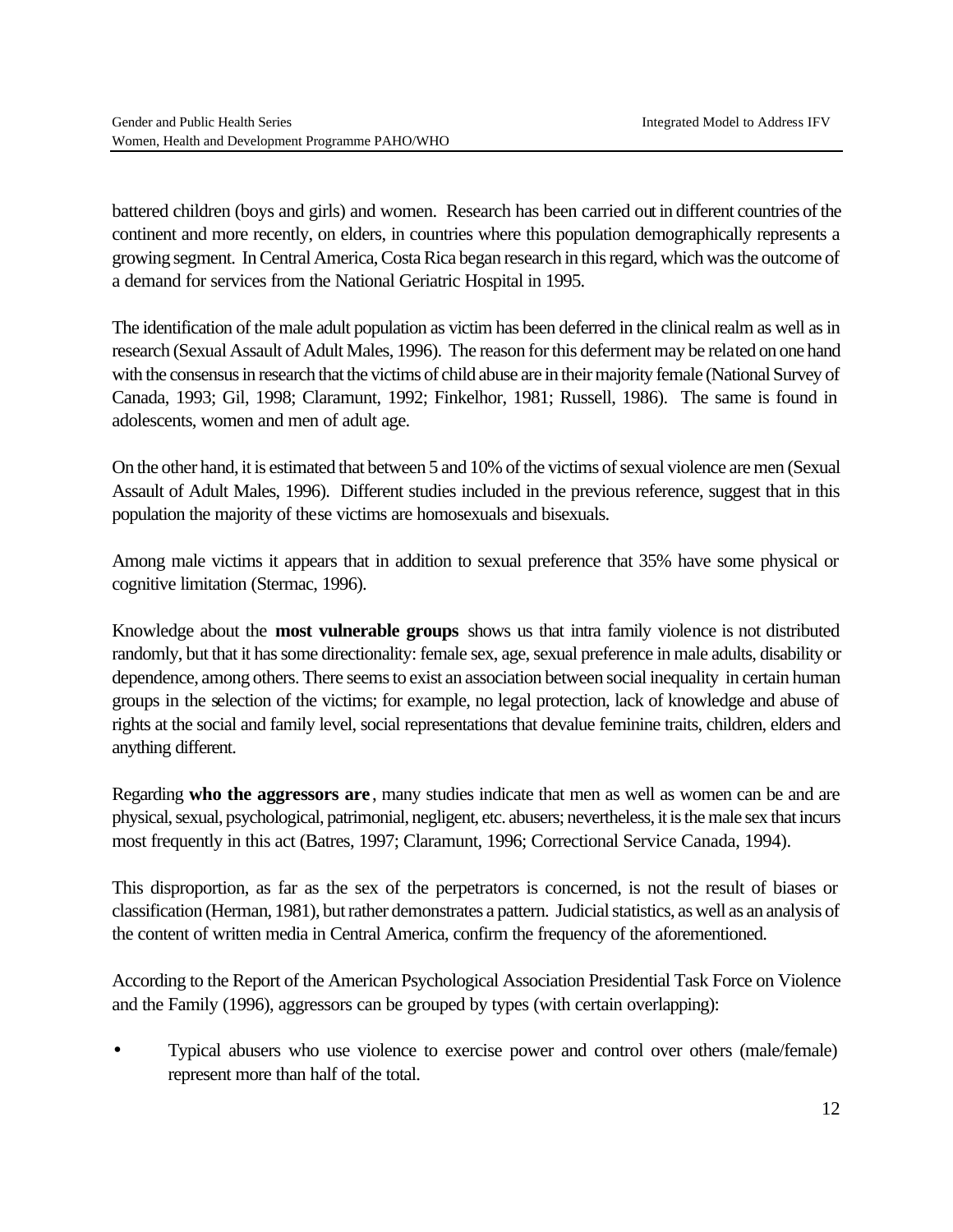The rest of the types of aggressors are distributed among the following:

- Aggressors with mental disorders;
- Abusers who also commit criminal acts outside of the family.

Referring to women aggressors, the same report presents a classification of 5 groups:

- Women who use violence in self-defense; this represents the majority;
- Women with mental disorders:
- Women who commit criminal violence outside of the family;
- Women abusers who have learned to react to frustrations by using violence;
- Women who mistreat their spouses in response to control, emotional abuse or in anticipation of abuse.

The usefulness of these differences between women and men aggressors is that different approach strategies are suggested at the individual and family level as well as at the community and state levels.

#### **1.2.5. Individual characteristics and intra family violence**

Existing literature shows that the group of aggressors as well as that of the victims is a **heterogeneous group;** that is to say that no profile of an aggressor or victim exists. Intra family violence is not specific to one social class. All social, economic and cultural groups, age groups, urban and rural groups, are involved independently of the educational level, religion or ethnic group they belong to. (Commission Violence á l'encontre des femmes, 1995).

At the same time, research suggests a constellation of risks and resilience that can influence the complex phenomenon of intra family violence (American Psychological Association, 1996). Psychology, psychiatry, sociology and anthropology contribute valuable elements through a variety of studies on socialization patterns, cultural representations, social symbolism, the media and intra family violence.

The risks can be socio-cultural and interpersonal factors, the existence of addictions such as alcohol, drugs and a history of abuse. The risk factors are not the cause or predicative of intra family violence, but their presence can contribute to it. A study carried out nationwide in Canada based on records of cases of violence showed a certain number of risk factors associated with men who exercise violence in their family. These factors should be the basis of programs for approaching aggressors (Correctional Service Canada, 1994). It should also be pointed out that some persons who have been exposed to these risks have been resilient to violence due to factors of fortitude (American Psychological Association, 1996).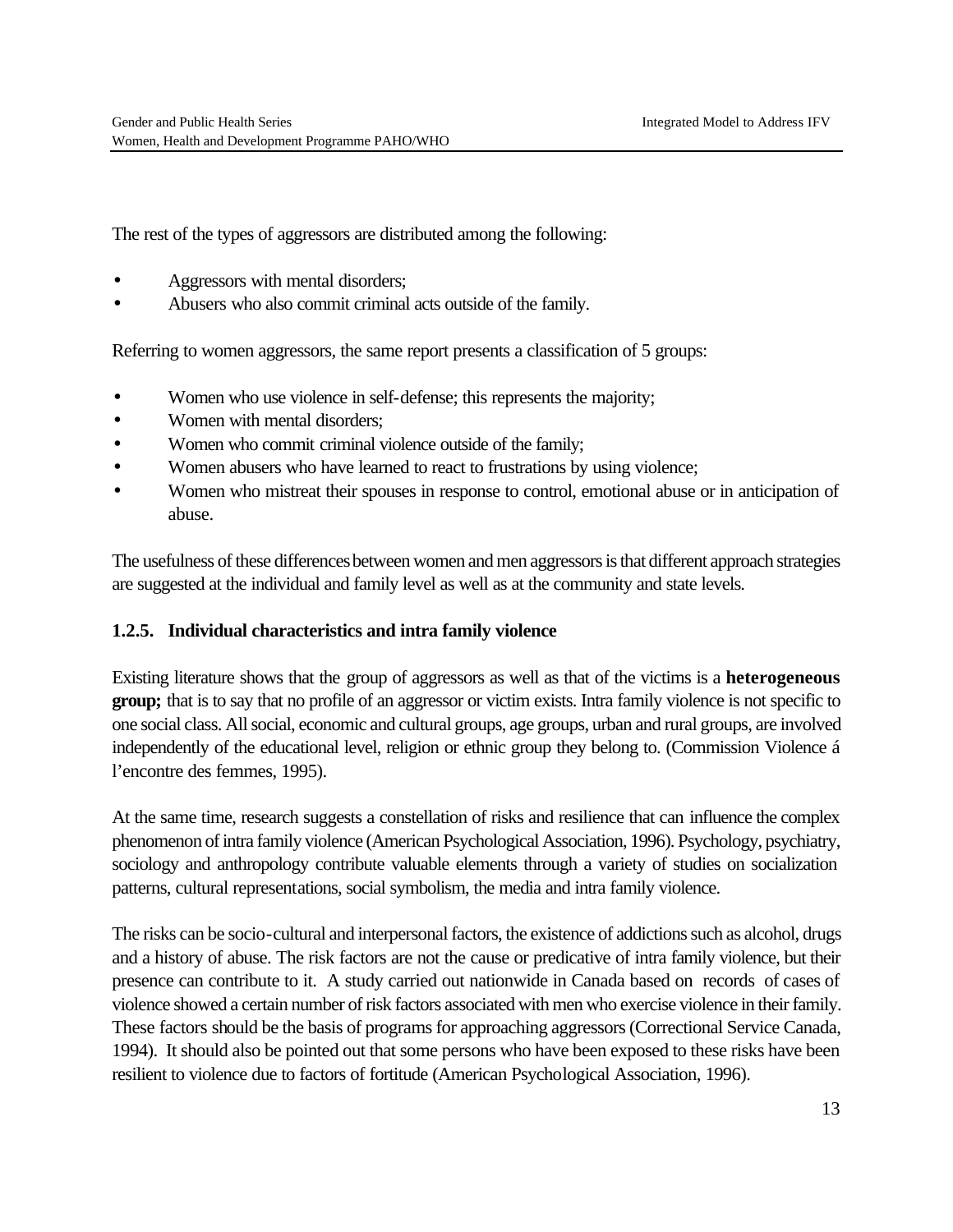Resiliency is sustained in the comprehension of individual differences and how these differences enter into equally distinct interactions, depending on different factors such as age, the level of development, the nervous system, gender, genetic traits, and the environmental and cultural context.

Studies undertaken particularly with the infant and adolescent populations have allowed for the detection of a set of characteristics that act as factors for protection in risk situations (Michel Rutter; María Angélica Kotliarenco, International Forum for Child Welfare).

Different disciplines of the health sciences have undertaken research on the consequences of IFV at the individual level, the victims' self-esteem, their health and even their life. Research in the field of psychoneurology suggests that there is a relationship between high levels of stress and effects on the immunological system. For example, five years after a woman has been sexually abused, she visits health services two and a half more times than a woman who has not been a victim.

Intra family violence and abuse produce post-traumatic stress<sup>9</sup> that can last many years after the incident. This has been found in children, adults and elders. (American Psychological Association, 1996).

Intra family violence affects other family members although they are not its direct target. Psychologists have called this effect secondary victimization. There is a possibility that the victim, the family and particularly the children who have witnessed it, may generate a destructive process at the psychological and physical level. (American Psychological Association, 1996).

Intra family violence has a social cost in human lives and its consequences are hard to place into proportion.

Canada has carried out studies about the costs of three forms of violence against women and children: sexual assault (rape), abuse of women in intimate relationships and incest (sexual assault of boys and girls).

 The study was carried out in four areas (medical services, criminal justice, social support services, education and employment). The estimated cost is US\$4,225,954,322. Of this amount, 87.5% corresponds to the State, 11.5% at the individual level and 9% to third parties (Centre de recherche sur la violence faite aux femmes et aux enfants, 1995).

# **1.2.6. Conditions of habitat and violence**

 $\overline{a}$ 

 $9\text{}$  Repetitive images, nightmares and other symptoms that are intrusive to the memory are very common in survivors of the DSPT trauma when developing memories of the abuse. These memories can be controlled by avoiding behaviors such as disassociation, negation, minimization and repression.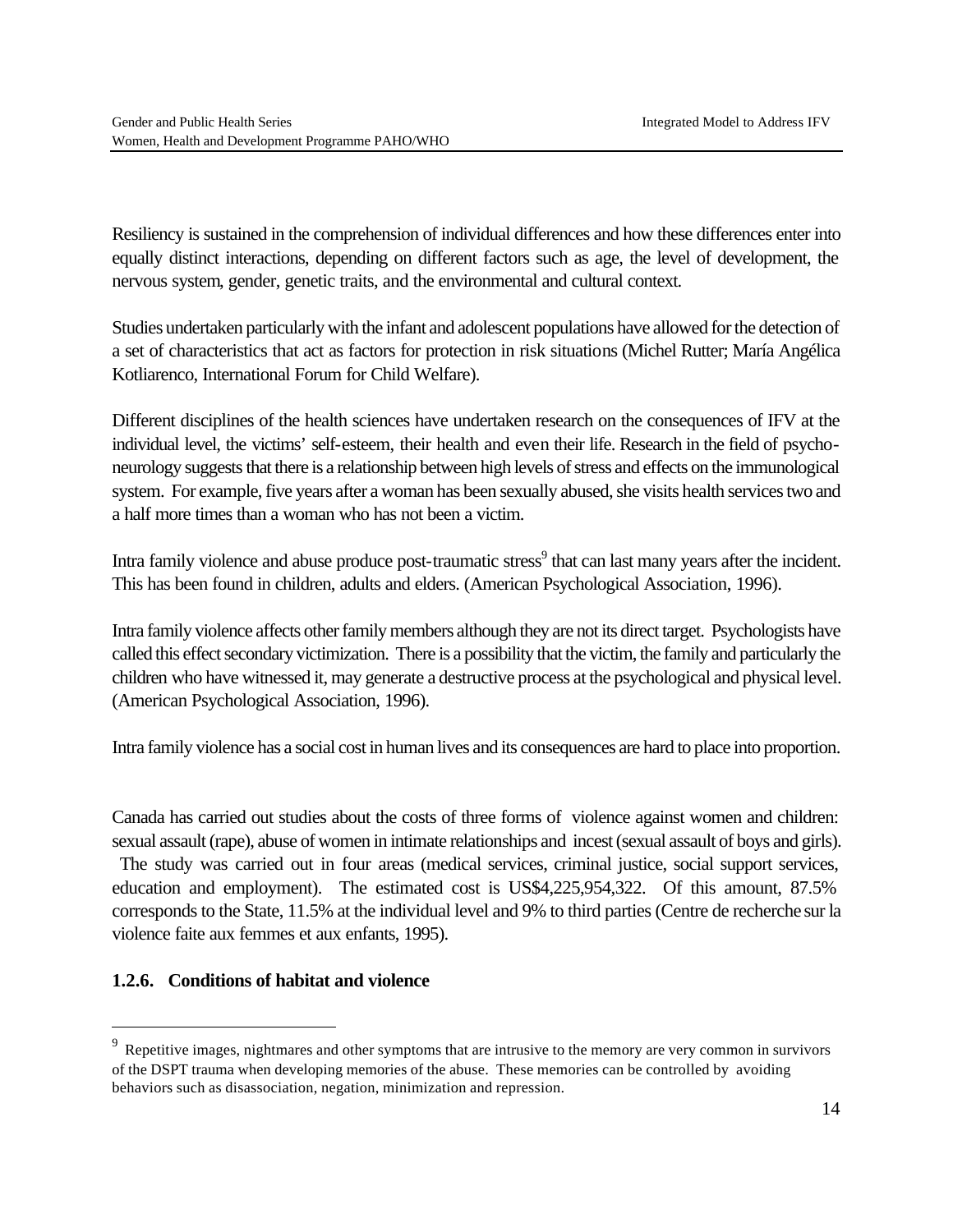The habitat is an important factor to take into account in the primary prevention of intra family violence. The urbanization process in Central America has produced great social inequalities in the space of the cities and in the lack of protection of services in the rural areas. The crisis of the eighties, the hegemony of the market and the globalization of the economy have extended urban poverty (Massolo, 1997). While the conditions of habitat are not a direct cause, they can be conditioning factors for acts of IFV. The topic of housing is inseparable from the topic of the family "neither theoretically or empirically, is the housing situation generically neutral or innocuous: it implies different effects and experiences among men and women" (Massolo, 1997). The topics of violence, security and citizenship have gained importance over the last years. Violence in the cities and security is a topic with gender implications, specifically related to the rape of women (Participation in the City Jobeall, Gender and Development, Vol. 4, No. 1, February 1996).

# **1.2.7. Economic relations and intra family violence**

Economic insertion and access to resources; time, goods and services- impacts the life conditions and quality of life of both men and women. The structures and socio-economic processes produce gender inequalities that situate women in situations of disadvantage (Gideon, 1977), due to the absence of a market for a large part of women's labour, bias and discrimination in the labour market, double and triple work shifts (productive, reproductive) and the over-utilization of women's time by the State, community projects and the family.

Access to goods and money is not neutral in terms of gender, but is determined by gender relations in society, with the State and its institutions and by the relationships within the family.

A trans-cultural study by Levisson (1989) shows that male authority within the family in the economic aspect and in the relation of power in decision-making is a factor that propitiates violence towards women.

Economic reform programmes have not reduced economic gaps nor gender barriers; it seems that they may have even intensified them. One of the problems is unemployment. The effects of unemployment on the health of individuals have become a topic for research. Research on the effect of unemployment at the interpersonal level has been a deficient area of research (Hammtrom, 1994). Studies which include boys/girls show that unemployment of the father forecasts severity of abuse against boys/girls; it can also be a factor related to the abuse of women. In India unemployment among men stimulates the increase of fatal burns among wives (Hammtrom, 1994). Research carried out in Latin America and in other continents show that economic adversities add pressure to family relations. In the communities researched, women reported acts of violence and established a relationship between the economic situation and income of their partners and violence within the family (Caroline Moser, 1997).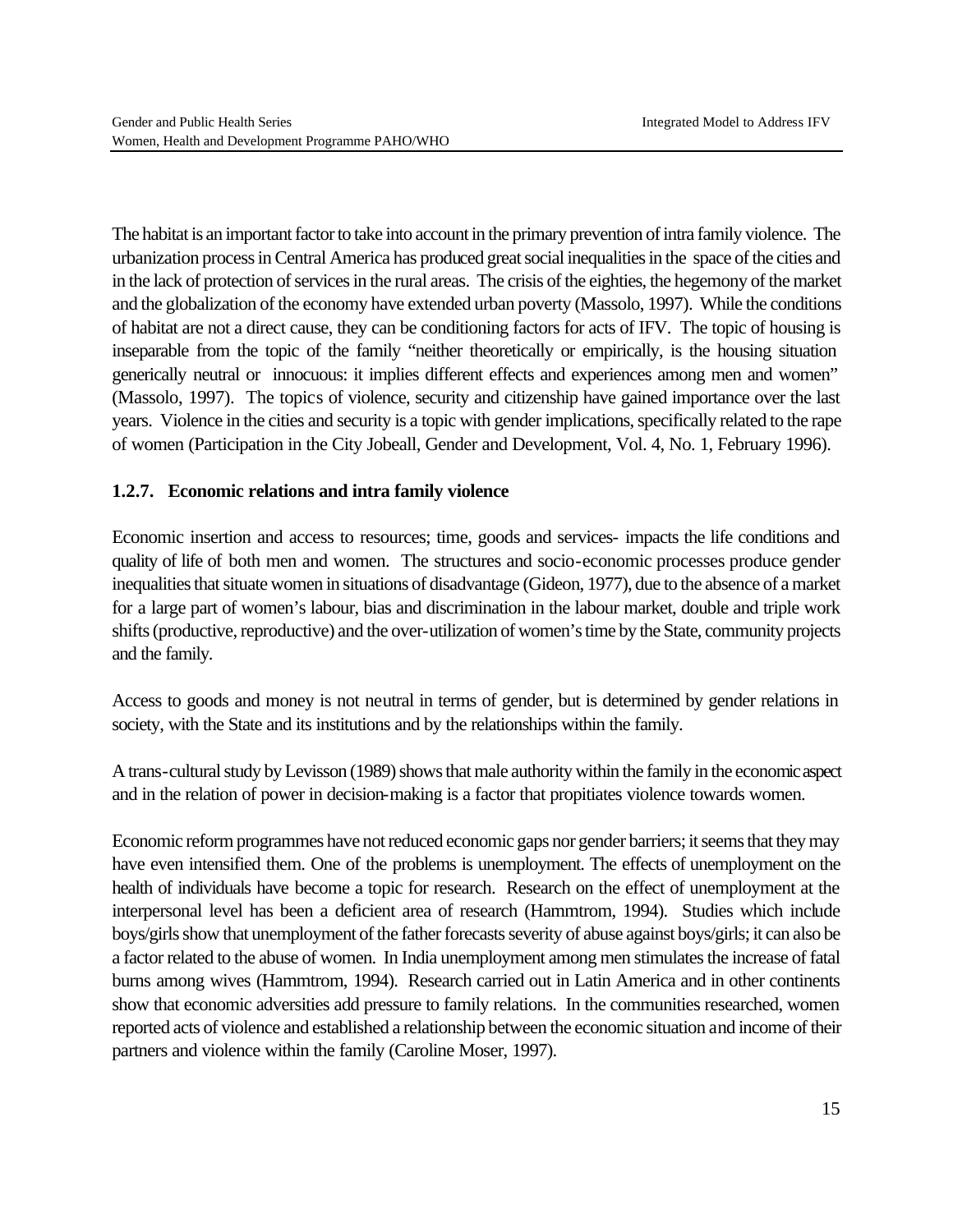#### **1.2.8. Social responses and intra family violence**

Other information to be included into the framework is the **social responses** that the society has sought to deconstruct intra family violence.

#### **1.2.9. Women's Movement**

It is necessary to look at those who took up the struggle to visibilize the violence and create strategies to confront it. The topic of violence emerged in the seventies in European countries like England in 1971, Holland in 1974, West Germany in 1976, France in 1974; and in the United States and Canada, in the middle of this same decade women's groups created among other strategies, shelters for battered women. In Latin America, the decade of the eighties, Integrated Attention Centers are a new strategy to confront the violence (Isis: Violencia Doméstica y Sexual contra las Mujeres, Hoja de datos No. 3, junio 1994).

The Care Centers, the creative work of feminist women, offer multiple options to women according to their medical assistance resources, legal services, self-help and reflection groups. Sometimes the Centers have a shelter but these, in any case, have been more limited in Central America (there are shelters in Honduras, Nicaragua, Guatemala, Belize and Costa Rica). Certain centers provide attention to other family members that have been affected and the aggressor. (Diagnóstico de Actores Sociales susceptibles a participar en un Modelo de Atención a la VIF, OPS/OMS, Costa Rica, 1996).

The Centers propose to treat the multiple effects of intra family violence by providing integrated services; they have been friendly towards women victims of abuse tying the singularity of each case to the visibility of its causes at the social level.

#### **1.2.10 The State**

Its incursion has been slower and initially related to legislation around intra family violence. Canada initiated actions regarding abused children since 1976. In 1982 the Family Violence Information Center was created, in 1988 a national initiative with an assigned budget was promoted for the struggle against intra family violence, in 1989 a national survey related to the abuse of elder adults was carried out. In France, the *Commission Violence á l'Encontre des Femmes* produced a balance on the state of the situation in 1995; in this commission, ministries, experts (men/women) and non governmental organizations are represented; there have been advances in the legislative a sphere inter-ministerial work. The departmental prefects have formed action commissions against violence to women that bring public authorities and non governmental associations together, but a structure of this nature does not exist at the national level. In 1993 the European Community defined strategies for the elimination of violence related to women.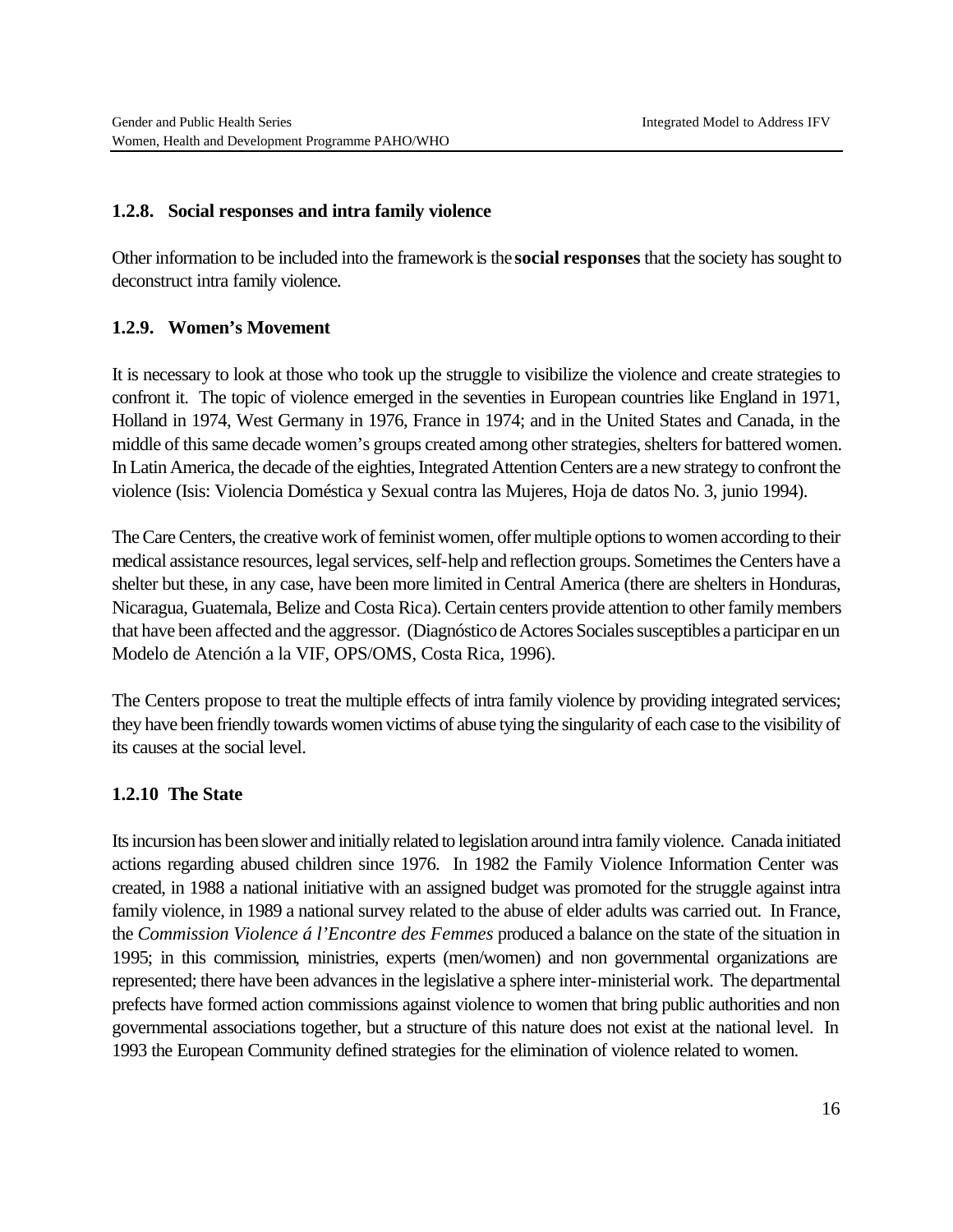In **Central America**, the first governmental initiatives have come from the legislative sector. In Costa Rica, in 1994, progress was made towards a national government plan against violence. In Panama a sectorial plan with experience at the local level was elaborated in December of 1995. In El Salvador in 1989 the *Secretaría de la Familia* (Family Secretariat) was created and Clinics for the Care of Victims of Sexual Aggression were created in the hospitals (1989-1995). In 1997 the *Instituto de la Mujer de El Salvador* (Women's Institute of El Salvador) was created and in Honduras work was carried out to establish *Consejerías de Familia* (Family Counseling Services), developing them through the health sector. In Belize the Domestic Violence Law was passed in 1992 and the National Domestic Violence Plan was launched in 1999. Nicaragua created *Comisarías de la Mujer* (Women's Commissaries) promoted by the *Ministerio de Gobernación* (Department of the Interior) and the *Instituto Nicaraguense de la Mujer* (Nicaraguan Women's Institute), in coordination with other governmental and non governmental bodies. Even though there have been some advancements, some are still initial experiences restricted to limited geographical areas. In some of them, such as Orange Walk in Belize; Santa Lucía in Escuintla, Guatemala; Tegucigalpa, Honduras; Guazapa, El Salvador; Estelí, Nicaragua; Goicoechea, Costa Rica; Pocrí and Juan Díaz in Panama, the PAHO/WHO, in conjunction with the region's Ministries of Health and other social actors, has technically supported these country experiences. Today many of these experiences have been substantially strengthened and expanded.

The characteristics of the social responses originating from civil society and the State are an eloquent indicator of how they stand in relation to intra family violence and equity.

# **1.3. Ethical aspects**

- A substantive element of the proposal to approach violence towards women within the family should be the **ethical aspect**, since it has ties with the fundamental rights of persons.
- Recognition that family violence is a criminal infraction.
- Actions should not generate re-victimization by those who pretend to support the victims of violence. They should be friendly actions that take into account the critical route followed by victims of violence.
- Episodes of violence increase in frequency and graveness and do not disappear if there isn't a conscious intervention by the society, community, families and individual.
- The interventions should contribute to the human development of women and men without discrimination due to sex, religious belief, sexual option, race and age.

# **2. ACTIONS FOR INTEGRATED ATTENTION TO INTRA-FAMILY VIOLENCE**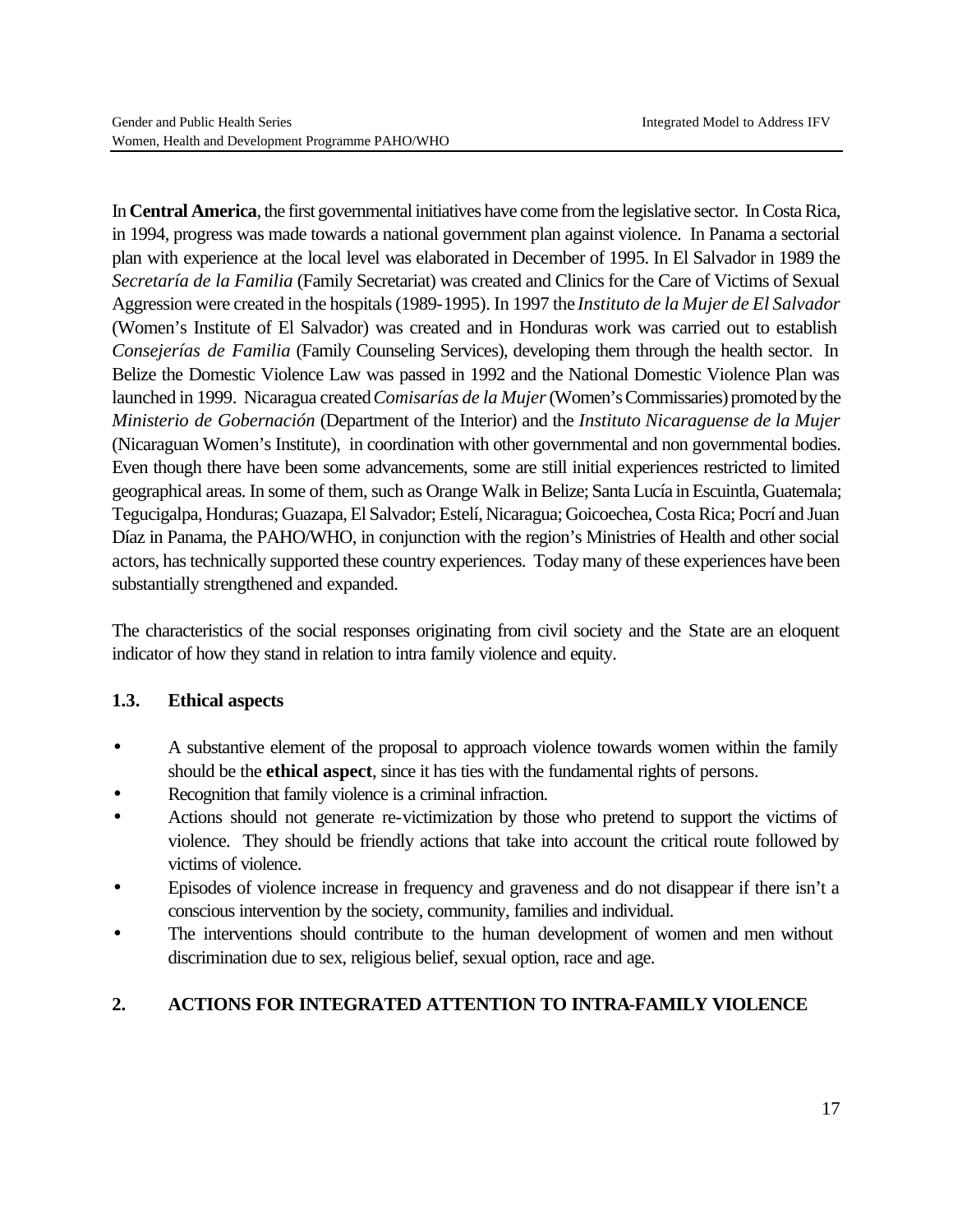

The effects of IFV as well as the factors that favor it, suggest different levels of intervention: individual, family, community and societal, to be able to generate a process that allows for the eradication of intra family violence from family relations.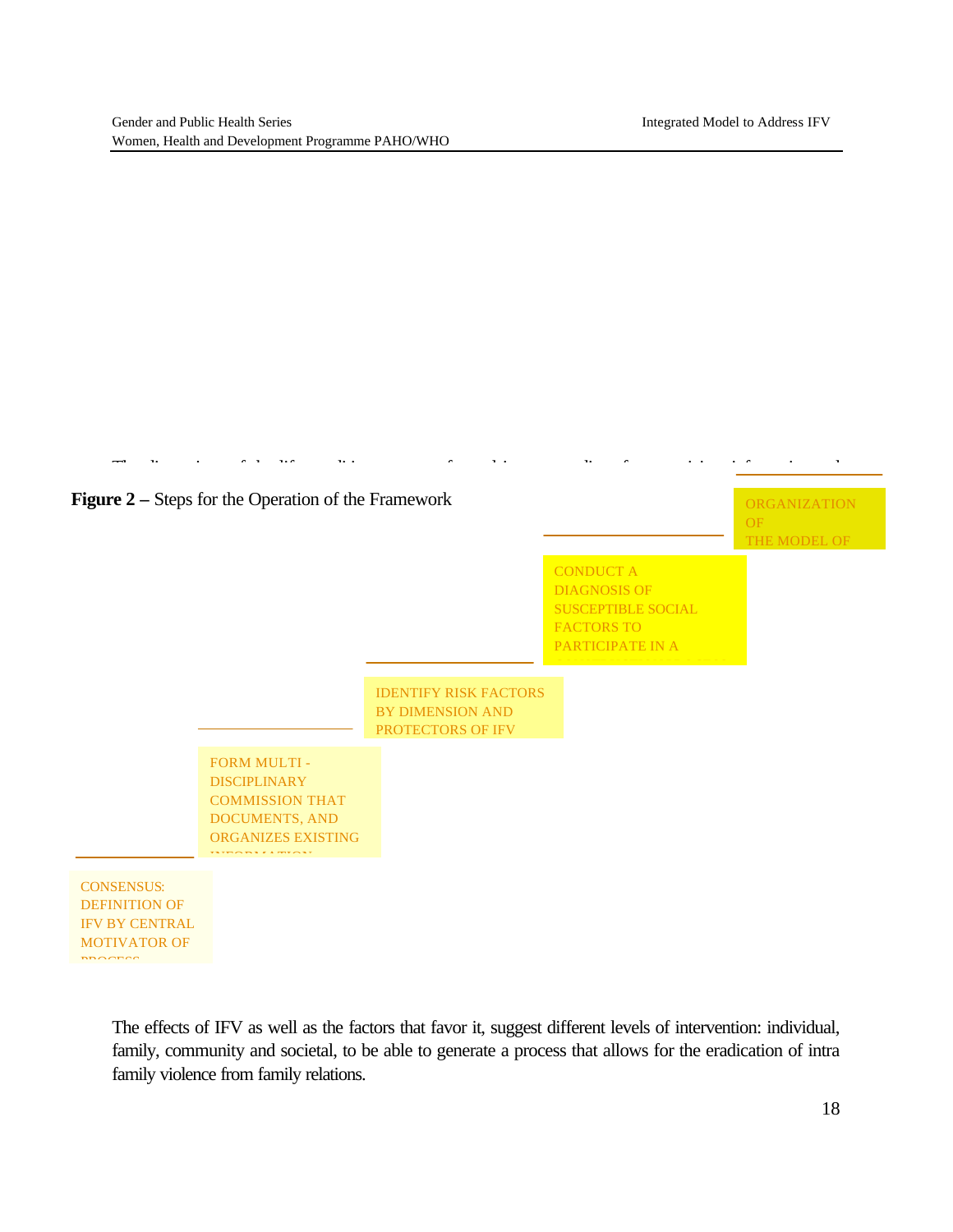Each level sets forth spaces for differing actors and interventions. The identification of these spaces permits the construction of a multidimensional matrix which contemplates the levels of intervention: macro, social, meso or sectoral and micro or local; social actors, target population and actions by the different social actors in the different dimensions of life conditions.

This matrix can be simplified by levels, by actors and be transformed into a grid for the analysis of the processes for deconstruction of violence in a country.

# **2.1 The macro level and the role of the State**

The macro level is related to the social economic model and its link to gender equity and the State. This relationship can be expressed in the creation of policies, programs and actions that give access and control of material and symbolic resources without discrimination of men and women. Equity is a result of social relations. The analysis of IFV as established in the framework and based on life conditions, takes into account the interaction victim-aggressor within a specific context.

Macro involves the State as the creator of public policies which are understood as measures to resolve problems that affect society and proposals of social goals to be achieved.

A social goal of the State would be equity between women and men, ethnic and cultural groups. Public policies contain "packages" of State actions and strategies aimed at modifying non equitable relations in the economic model. Public policies permit a more precise vision of the State and its forms of approaching equity.

It is an established empirical fact that the human development indicator is impaired when it is separated by sex. This indicator varies among countries, among regions of the same country and even among segments of the population, due to pertinence to an economic stratum, ethnic or cultural group. Gender is inserted into all these differences. The study of social divisions and their approach implies an examination of gender differences with the aim to bring human development out of its impasse.

To recognize that gender divisions harm social development is fundamental and for this reason it is important to submit public policies into this analysis.

Aspects to consider for the construction of public policies with gender equity:

- Acknowledgment of the gender divisions in society and that they are not natural relationships.
- Recognition that public policy design processes affect relationships between men and women,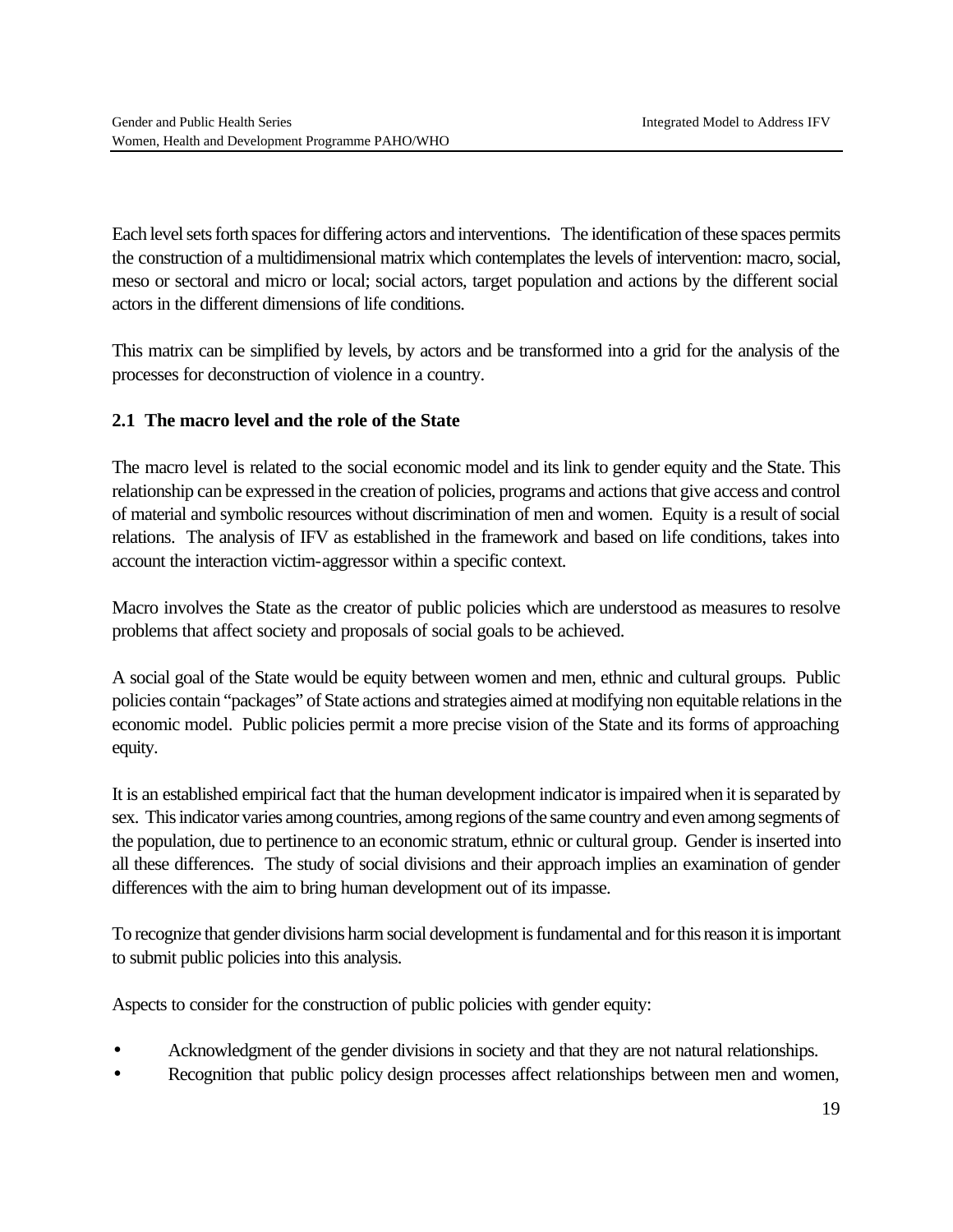between the State and the population.

- Governmental political disposition to address the social divisions between the sexes.
- Promotion of participation processes in the elaboration of public policy.
- Gender equity indicators to measure changes in social relations.

#### **2.1.1. Focus of attention at the macro level and the role of the State:**

# • **Surveillance, information and analysis of the effects generated by the current economic and social model in the countries.**

 In addition to being macro-economic measures, the processes that were set into action in Central America through the Structural Adjustments Programmes (SAPs) are also a matter related to the structure of citizens' rights. Structural adjustment programmes do not necessarily translate into equity among the different social groups. One of the sectors in social disadvantage is women.

The governments have created emergency funds to alleviate the effects of the adjustments. Some countries, later on in the nineties, opted for more positive measures through the implementation of anti-poverty plans. "Without a doubt the focalization on children and youth has been more clear than those based on gender" (Cepal, 1996).

#### • **The State as articulator, regulator and formulator of policies**

The State is vital for the promotion of social equity and it should therefore stimulate actions in the legal sphere that give women full access to economic resources, guarantee equality and non discrimination by law, ensure access to education, health and employment.

The World Conference on Women held in Beijing, China (1995), generated a platform of action which is an instrument that orients public policies on gender matters and equity in the countries. In particular, the advancement in the countries of the region is very unequal; some like Belize and Costa Rica have national plans for carrying out the platform, while others are still in the process of elaborating policies and others still have not begun.

#### • **The need for specific policies related to intra family violence by the State.**

A package of specific measures with regard to IFV is needed in order to direct the action of the different State institutions and the society in general. On this subject, the experience of Costa Rica's National Plan against IFV is an example to study and to take into account. A State Policy for non violence involves the search for well being and conflict resolution in a non violent manner within the family.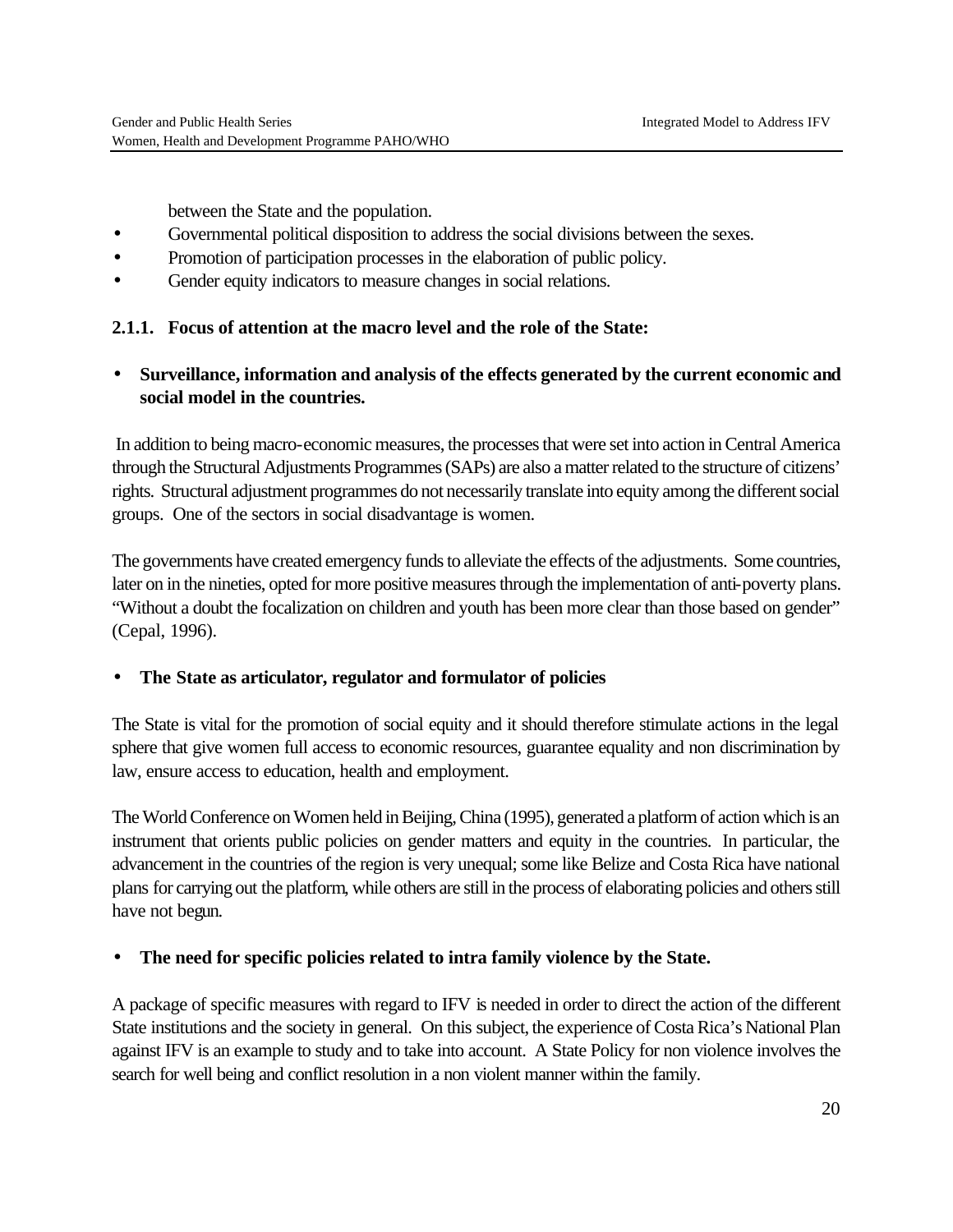The problem's dimensions, the violation of individual human rights, security, liberty, negation of development and of life, the economic costs of IFV at the individual, family levels and of the State's services; demand interventions at the legislative, inter-ministerial level with the civil society and with the mass media thereby contributing to the detection, prevention, care and promotion of non violent forms, with actions directed towards the general population, the victims of intra family violence and for the control of aggressive conducts.

# **DEFINITION OF INTEGRATED ATTENTION TO IFV**

Integrated attention is understood as a system that operates at different levels: at the **macro** level, in the public policies of the State and juridical norms; at the **meso** level, in the sectoral institutional sphere, through the sectors that develop norms and directives; at the **micro** level where the system is operative in geographic spaces. These three levels develop integrated actions directed towards the persons who are victims of IFV, aggressors, family, community and society in general.

The axes addressed are: detection, prevention, attention to the damage and the promotion of non violent forms of living. All these actions are developed through integrated measures of a social, psychological, legal and biomedical character.<sup>10</sup>

#### **2.2. The meso level and the role of the health sector**

It originates with the role of the state institutions as an intermediary element for the development of gender equity, through sectoral policies, norms and services to the citizens.

The Model can be considered from the health sector. It can also be implemented with other key sectors of the State, depending on its specific application, for example, Justice, Education, etc. At this level, the approach commences with a focus on equity in the same way as with the macro level.

The health sector as an institution can contribute to a distribution policy. Social programmes can have a distributive impact that contributes to sustainable development, if one considers that the socio-economic process is interacting.

In the nineties, the health sector of Central America was involved in sectoral reform processes; these have redefined the role of the Ministries of Health, social security and the private sector in the provision of services and the financing of the population's access to health services.

 $\overline{a}$ 

<sup>10</sup> Some elements of this definition are taken from the PLANOVI, Costa Rica.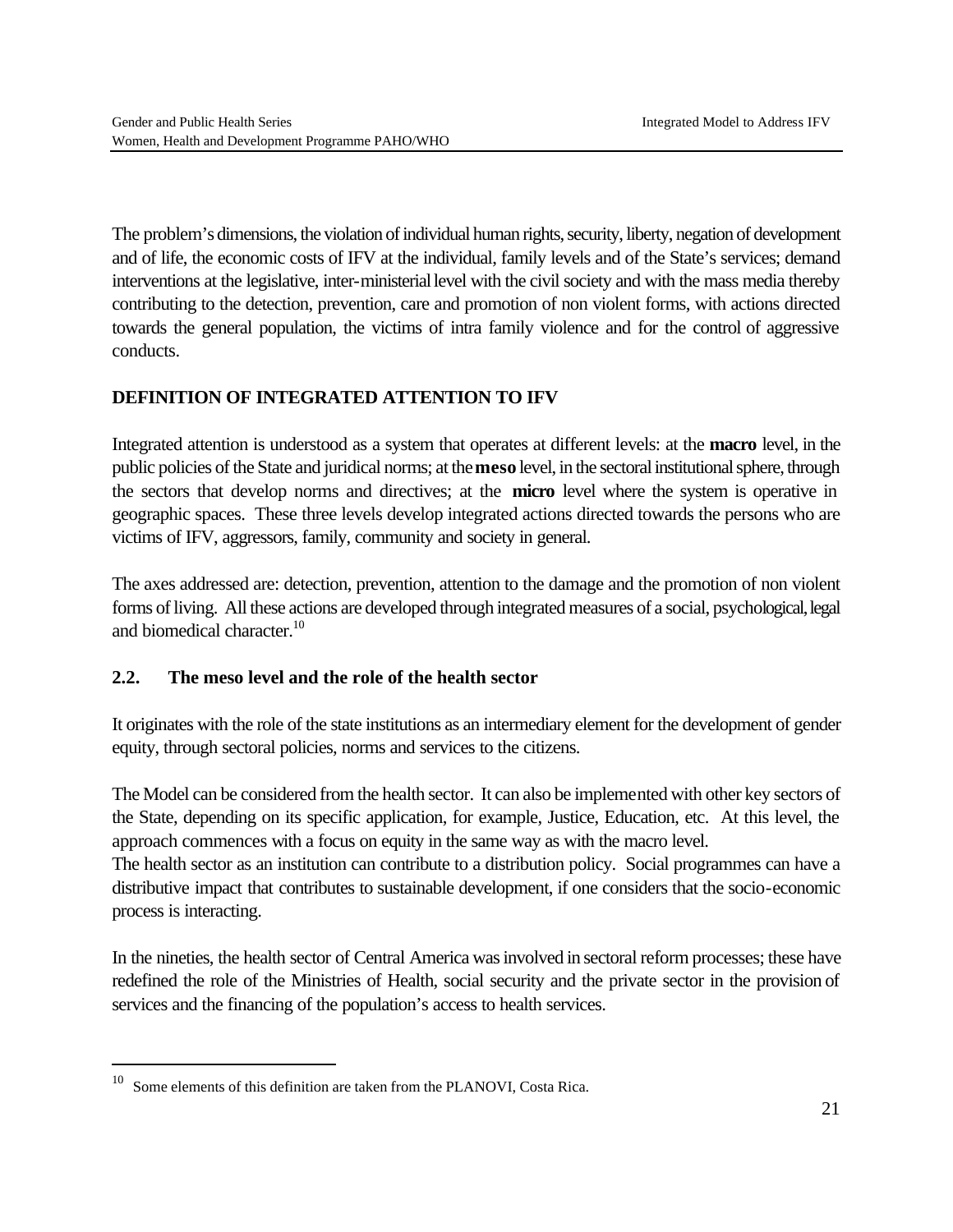The topics of equity and efficiency are at the center of the challenges of these reform processes. This challenge does not exclude funding and cooperation agencies, which play a role through financing or technical assistance.

In Central America, there still are no studies that determine the effects of the health reform and equity in gender matters for us to draw conclusions in this respect. Nevertheless, we believe that it is important to analyze the following aspects, in each one of the countries, as a measure of primary prevention to IFV.

# **2.2.1. Focus of attention of the health sector for the promotion of equity in gender matters.**

#### • **Surveillance and analysis of the health conditions from an equity perspective.**

The development of studies with a gender focus that allow for an evaluation of the impact of structural adjustment programmes and economic reforms on the health conditions of men and women is necessary. This means that the needs and health problems be determined, taking into account the interaction between the biological particularities according to age groups and their interaction with the gender conditions and other existing social differences.

Identification of the tensions will permit a more effective and coordinated policy of the sector with other State institutions. The topic of equity is expressed many times in official documents of the countries but the methodology as to how to achieve it, particularly with regard to gender matters, is not clearly established.

#### • **Incorporation of the gender perspective in the reform processes**

 $\overline{a}$ 

Legislative frameworks and norms that are being created in the area of regulation and management that the Ministries of Health can exercise throughout the health sector and in other bodies, should contemplate gender equity in the provision of private and public services.

Government intervention is necessary in health since the market does not guarantee adequate coverage to the most socially vulnerable sectors.<sup>11</sup> It can even worsen the existing social divisions. Some efficient activities for health may not necessarily be profitable for the private sector, as the prevention of intra family violence could be; however, for the public sector this would mean a savings of large sums for the attention of the consequent morbidity, thereby resulting in high cost-effectiveness and equity.

As far as funding for access to and quality of services, different schemes have been introduced to increase it

<sup>&</sup>lt;sup>11</sup> The reform processes establish the relation between collective interests and privatization of the sector and its relation to equity and efficiency; these subjects indicate the particularity of the health market.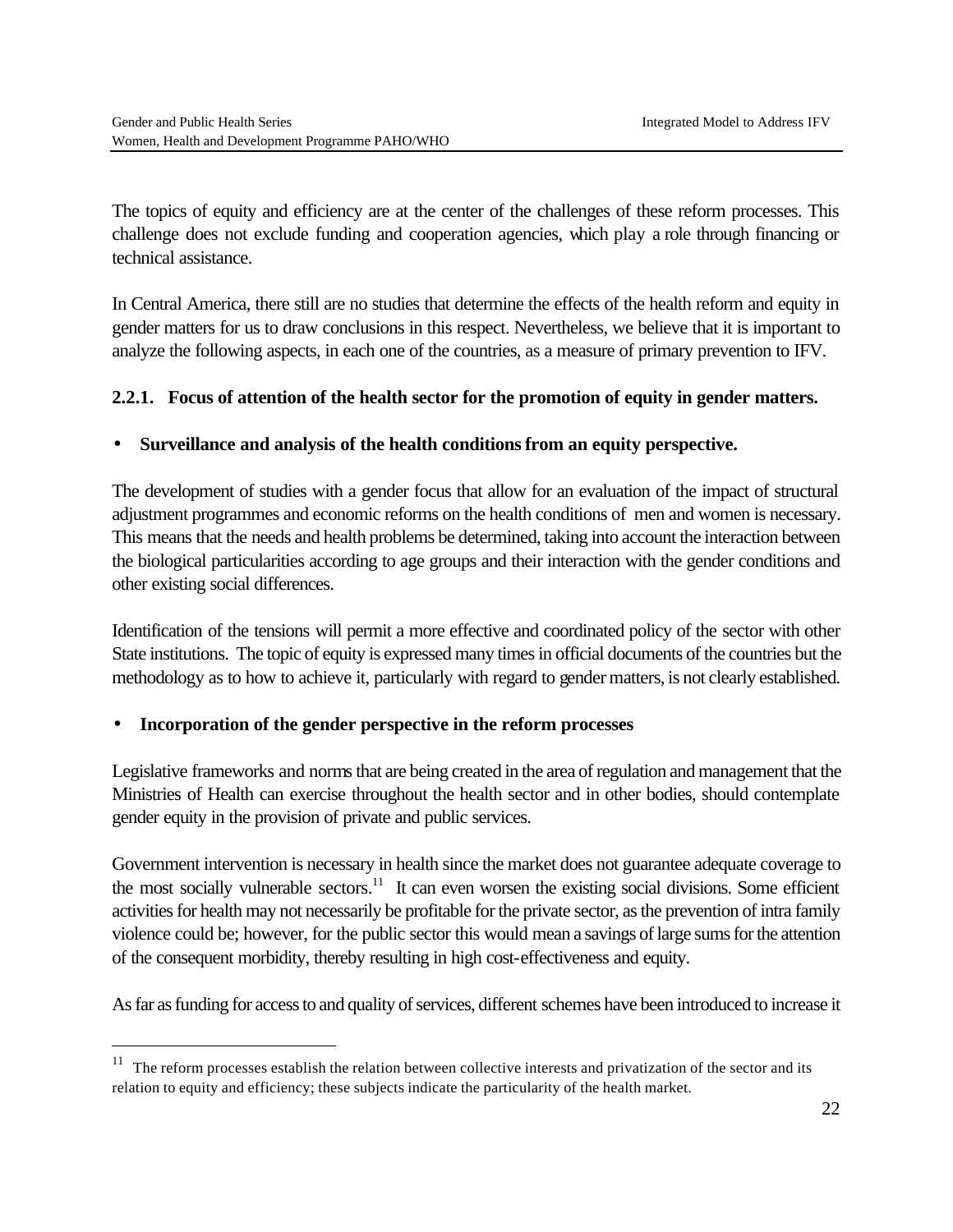in the health sector. The reforms propose greater participation from private sources. The question to ask here of the State would be how much is gained in health and gender equity, and what is the cost of the actions to be carried out? The inclusion of gender equity as a tool for cost analysis contributes to more cost-efficient health actions. One example is the management of primary prevention of HIV and another could be family planning and sex education.

It is a fact that important biological differences exist between men and women with regard to their vulnerability to HIV, but these differences by themselves do not explain why women make up 75% of the newly infected. Unequal relations between men and women increase the vulnerability of women (PAHO/WHO Women, Health and Development Programme, 1997).

Family planning and sex education are essential for the health of women and children and it is necessary to incorporate men into these aspects. Biological reproduction and sexuality should not be viewed as only being related to women.

The problem is not only to formulate health packages or economical health baskets, but that these allow us to face public health problems prioritizing equity, no matter who carries them out, while guaranteeing access and quality. Equity in the financial aspect is related to regulation and the State's distributive policy to assure the necessary actions.

# • **The need for specific policies and actions related to IFV at the health sector level.**

The definition of basic packages or baskets is a trend that has been used in the majority of the countries to determine whether the actions for promotion, prevention, attention and rehabilitation that are provided to the population are cost-effective. How far does the dollar go in terms of gained health or illness avoided? (World Bank). This means the selection of cost-effective interventions for the composition of these baskets.

The need to incorporate integrated attention to IFV into the new models of attention is a strategy to confront other health disturbances.

Between 30 and 50% of women in Latin America have experienced some violent, according to studies. The development of norms for attention that orient detection at the different levels of health services can generate timely interventions and avoid greater damage to health and greater costs to the institutions. Health providers can give out information and provide timely interventions thereby avoiding fatal outcomes. On the other hand, a process of registry, classification and epidemiological analysis of intra family violence can be initiated in institutional health spaces. The development of this proposal with the health sector takes into account the levels of attention.

> Figure 3 – Actors Involved and Types of Action: Social, Judicial, Biomedical, Psychological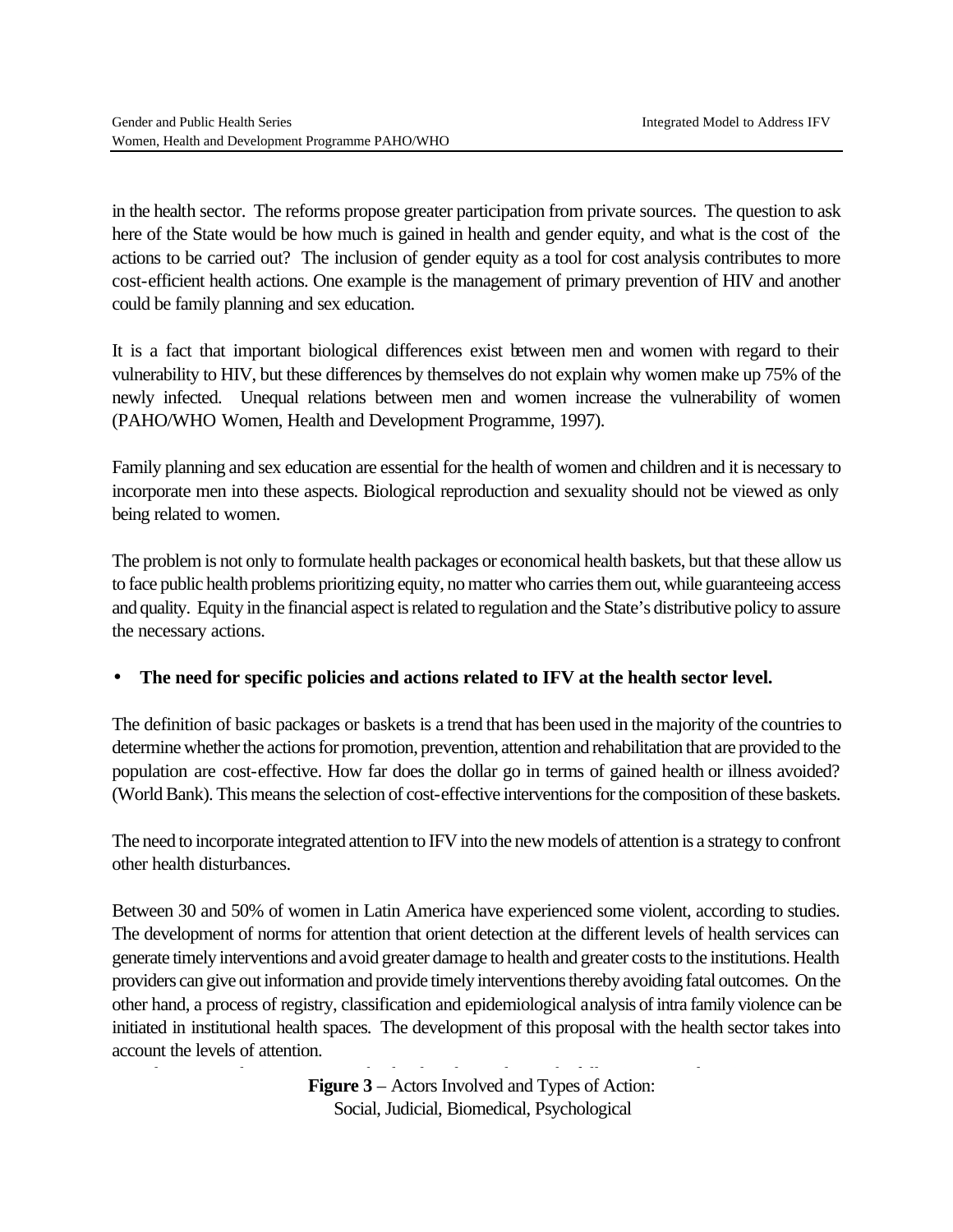**TARGET POPULATION**

General Population

Population of Victims (Women, Girls and Boys affected by IFV)

**ACTORS INVOLVED** Ministry of Health State Institutions NGOs  $National$   $R_{1}$  and  $R_{2}$ **TYPE OF ACTION** Local Interventions: Prevention, Detection, Care, Promotion Applied Protocols, Policies, Norms LOCALLY COORDINATED ACTION PLAN Sectoral Plan, Norms and Protocols NATIONAL PLAN ON IFV Specialized Hospitals & Clinics General Health Center Basic Basic Hospitals & Clinics<br>
Specialized Health Center<br>
Basic Basic Health Teams

attention and promotion, and can also address the resolutive capacity of the different units or services.

# The normative levels are responsible for the elaboration of plans, norms and protocols according to the type

This level can also develop the processes for follow-up and evaluation of the interventions. The work method is in the process of being developed in Panama, Costa Rica and Honduras.

#### **2.2.2. Axes of action from the health sector to confront intra family violence**

of violence and victims (boys and girls, adolescents, women, adults and elders).

The **promotion** of non violent behavior within the family is the direction of the model; it signifies the primary intervention. The actions promoted intend to develop changes in the social representations and attitudes that favor non violence, and not minimize or deny the violence. An indispensable action is the promotion of non discriminatory conceptions based on sex, age, ethnic group, sexual option, etc., in health education and the delivery of services.

The early **detection** of persons who are victims of violence is an indispensable requisite in order to provide them with security, assistance, protection; it constitutes the first step to detain physical and sexual abuse. The model of attention should unfold, through the different social actors and the mechanisms that allow for the identification of the persons who are victims of violence. This can be accomplished through norms of detection and the public's sensitization regarding acts of IFV. There are accessible mechanisms for consulting and reporting violence for women, girls, boys and elders (male/female): orientation centers and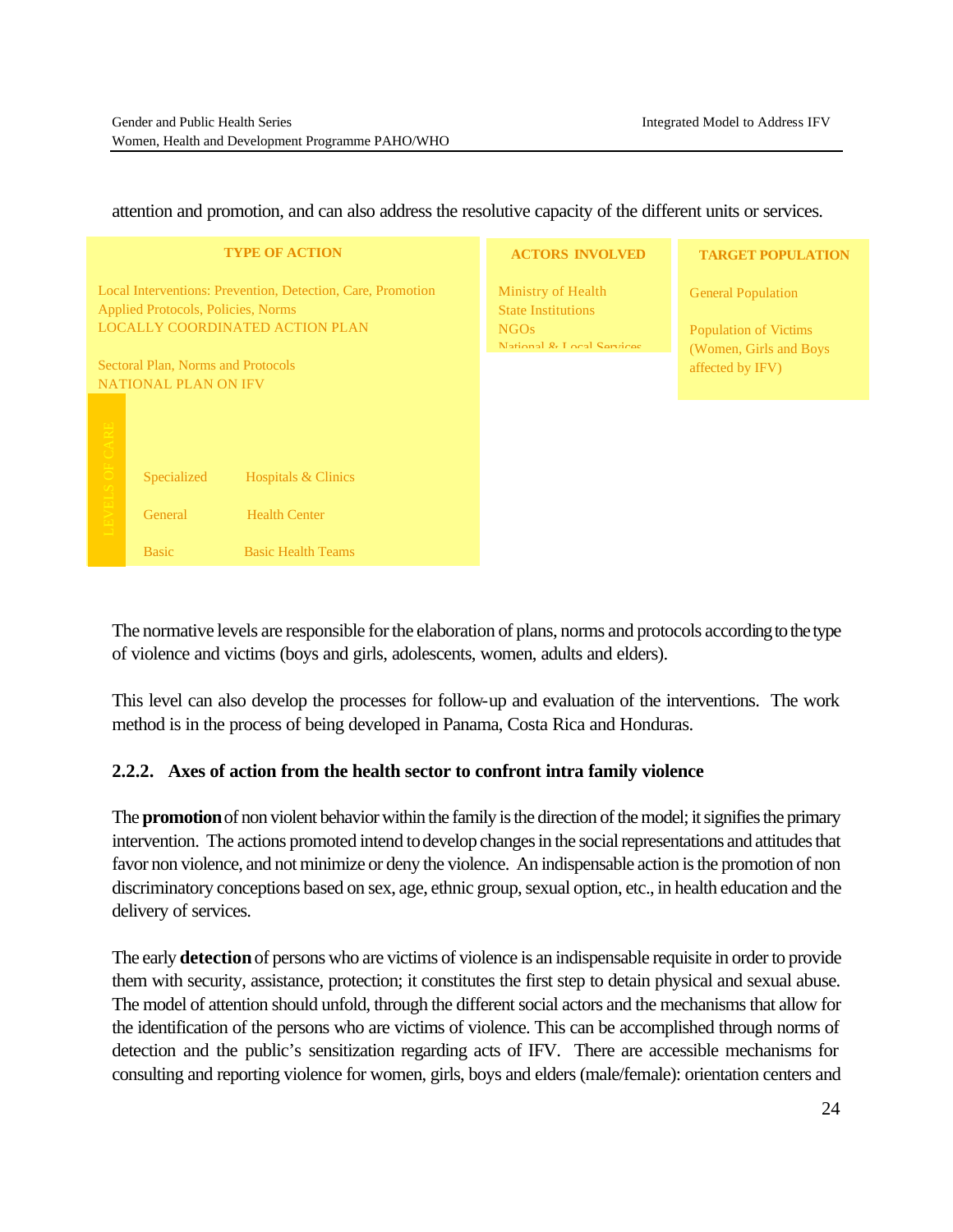**OBJECTIVES**

**OBJECTIVE** 

**STRATEGY**

TRATEGY

telephone lines for reporting exist which facilitate the demand for assistance. Routine consultations of the health services are a privileged space for the detection of problems of violence, the same as the education sector is with regard to children (boys/girls).

**Prevention** is a timely intervention aimed to avoid an increase to the damage, to protect the affected persons and to control re-incidence in the aggressor population. Legal protection measures are important for the prevention and security of the victims. Health personnel should be aware of the legal procedures and the sector's corresponding obligations.

The objective of **attention** is to provide actions at the emotional and assistance level, prioritizing the victims of violence. Services include: education, information, biomedical assistance, the organization of support groups according to age, sex and the problems experienced. The goals of these services are aimed at the empowerment of persons who are victims so they may construct alternative survival strategies for themselves. The development of actions for attention requires the establishment of coordinating mechanisms with private and non governmental organizations which already work with attention to IFV, in addition to State institutions.

As far as actions which address the physical and sexual aggressors, these will always be coordinated with the services of attention to victims. However, they will be carried out in different physical places to assure the protection of the later by controlling re-incidence of aggressor behavior (Claramunt, 1996).

The Central American region has more experience with attention to victims. Experience with aggressors is limited or almost non existent; it is one of the aspects where theoretical work is in process. An examination of experiences that are currently being undertaken in the region and in other countries is also in progress.

| <b>PROMOTION</b>                                    | <b>DETECTION</b>                                                                                       | <b>PREVENTION</b>                                                            | <b>CARE</b>                                                                                      |
|-----------------------------------------------------|--------------------------------------------------------------------------------------------------------|------------------------------------------------------------------------------|--------------------------------------------------------------------------------------------------|
| To reduce the incidence of<br>intra-family violence | To establish policies and<br>criteria for detection of intra-<br>family violence in health<br>services | To detain the increase of<br>intra family violence and<br>reduce its effects | To repair the damage caused<br>to the victim and<br>rehabilitation                               |
|                                                     | Detection of aggressor-<br>offender behaviour                                                          | Prevention of aggressor-<br>offender behavior according<br>to risk criteria  | Attention to persons,<br>aggressors-offenders<br>according to risk criteria                      |
| Collective policies to<br>promote equity            | To disseminate and train on<br>criteria for detection of IFV in<br>schools, health posts,<br>community | To inform about:<br>Accessible services<br>Legal measures                    | Protocols established in all<br>health units with biomedical<br>actions and emotional<br>support |
| Non-discriminatory legal<br>frameworks              | To establish means for<br>consulting and reporting:                                                    | Training for health<br>nersonnel directed towards                            | Protocol for dealing with<br>aggressors                                                          |

#### **Figure 5 –** Axes of Action in the Model of Care of IFV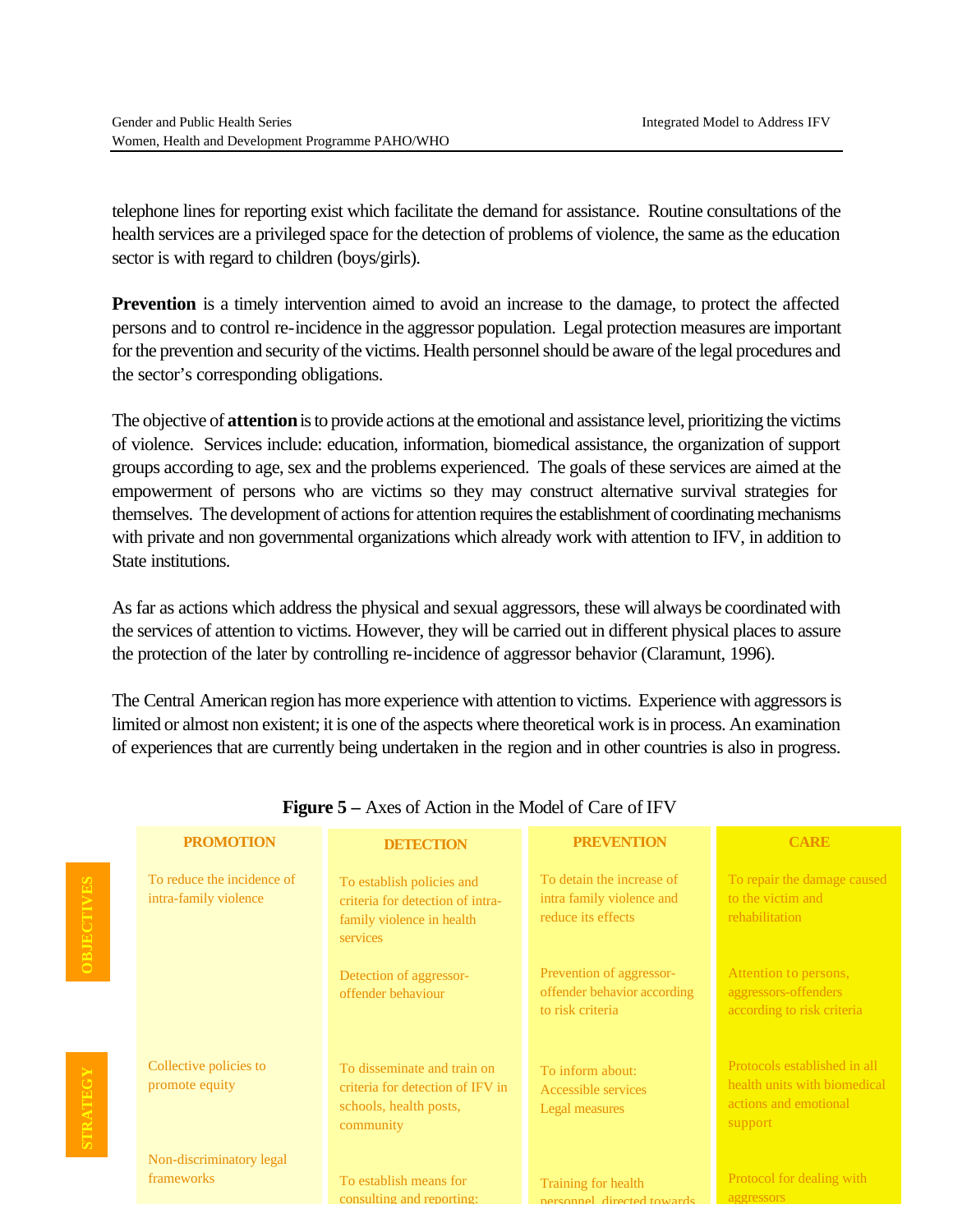#### **2.2.3. Some actions to develop to structure a process from the health sector**

#### **Short term:**

- Form an interdisciplinary group as leader of the process, sensitizing about the problem of IFV. This measure has been implemented in Central America within the framework of the Strengthening and Organization of Women and Coordinated Actions between the State and Civil Society against Violence project (APAXVIF) which is developed by the PAHO/WHOs Women, Health and Development Programme.
- Document and develop appropriate registries by sex and age on acts of IFV. At present, the seven Central American countries have designed a form for the registration of IFV in health spaces.
- Develop proposals for coordinated actions between private and public entities involved in the problem and conduct fundraising at the level of international cooperation. This process is being achieved by motivating inter-institutional networks and civil society in the locations where the above-mentioned project is being implemented.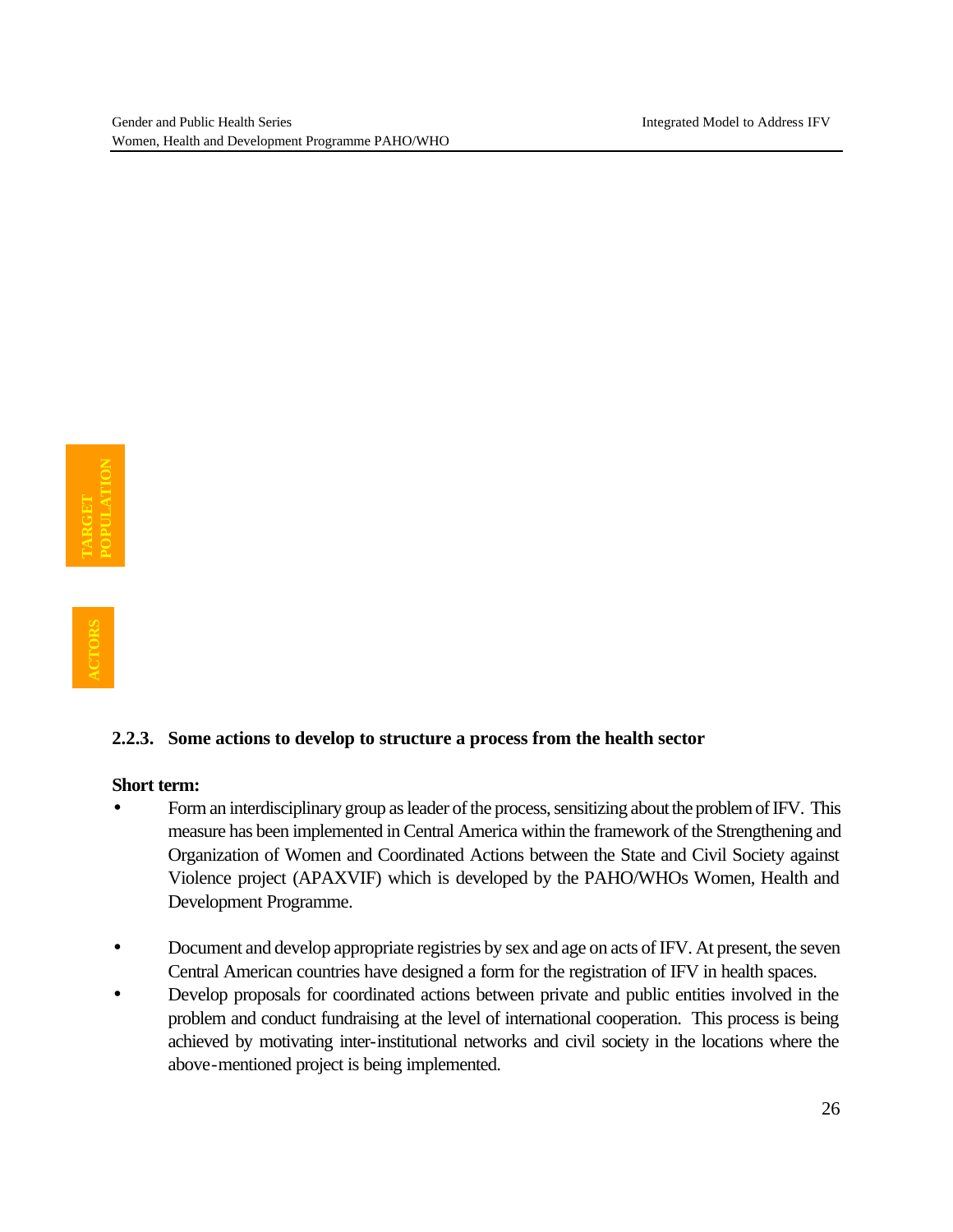- Sensitize and train at different normative and service levels. These actions are underway in the countries of the Central American region.
- Understand the Critical Route that is followed by women affected by intra family violence.
- Train the providers (male/female) of private sector services for intervention in the problem of IFV through the professional associations.
- Develop model protocols by type of violence and population affected, to be implemented according to the level of complexity of services. These protocols should be elaborated in a interdisciplinary manner, taking into account already existing experiences on this topic.
- Implement referral experiences at the local level that assure comprehensive and effective care to the victims, which can be systematized.

Currently the countries of Central America are in this process. They have selected seven municipalities where action plans in the above-mentioned areas are being implemented.

# **Medium term:**

- Systematize and evaluate the referral and counter referral experiences. The next step in the Central America region is to evaluate the experiences being undertaken using the model presented which will allow us to observe particulars, gaps and contributions.
- Develop actions that permit early and effective intervention with persons affected by IFV.
- Identify the criterion or factors which favor the development of juvenile sexual aggressors.
- Develop promotional campaigns for non violent forms of living together and of non discriminatory conceptions.
- Develop norms and standardized procedures for the detection, registry and attention to IFV.
- Develop specialized actions to achieve control of the re-incidence of aggressor behavior in coordination with other State institutions: Justice, Education and NGOs.
- Broaden the model to other health areas.
- Develop indicators that permit the evaluation of the interventions.

# **Long term:**

- Achieve State strategies with policies, plans and governmental resources for integrated attention to the violence. The development of local experiences will be necessary if the sectoral plan appears first.
- Form national and regional networks that permit the promotion of social mobilization against the violence.
- Reduce the effects of intra family violence through timely and effective interventions.

With regard to the order and time-frame of the actions presented here, they may not necessarily be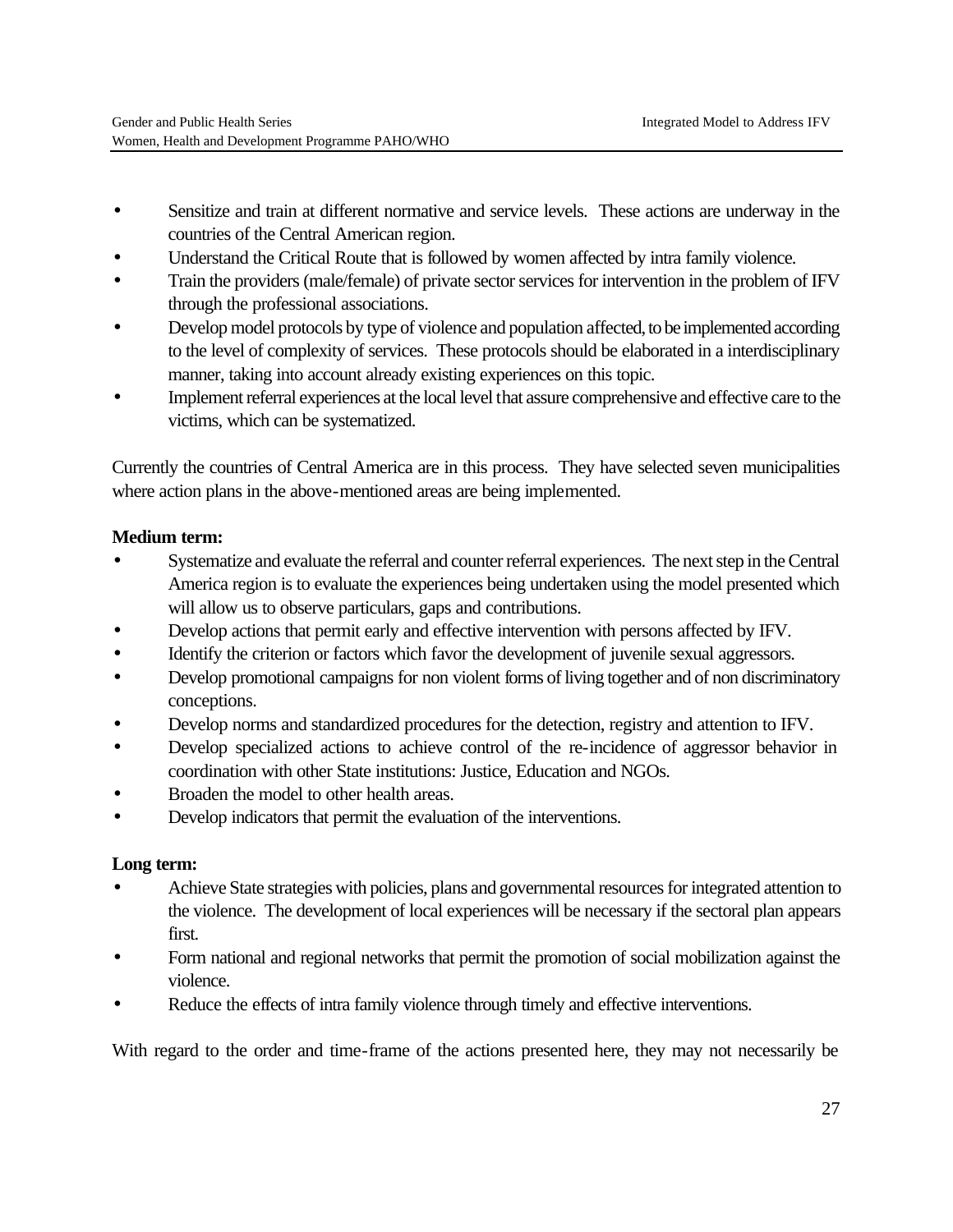developed this way, nor is it the intention that all the actions be developed. This will depend on the characteristics of each separate reality. Not all the health institutions have explicit policies regarding IFV, in some cases they are local initiatives by public officials (male/female) and non governmental organizations that develop social responses at their own initiative. In these cases, this proposal can also be useful and advance use of the model which is in a process of social concertation-mobilization against violence with other social actors to build networks and impact at the local level. The suggestions set forth are indicative and try to capture the rich social practice in Central America and other experiences.

#### **2.3. Steps to construct the model at the micro level and the role of the health sector**

The model of integrated attention to IFV is established in different geographic spaces according to each country's national organization, the existence of health services infrastructure, justice, education, police, community organizations, non governmental services, trained human resources, sensitivity and political disposition around the problem.

This is the territorial space where persons participate and receive concrete actions to improve their quality of life.

At this level, the model can be the product of a state decision, that obeys a macro policy, which is the case of Costa Rica, Belize and Honduras, or the product of a sectoral policy at the meso level as is the case of Panama, or the commencement of a pilot experience as in the rest of the countries of Central America at this time.

The organization of the model at the local level establishes the need:

- To identify the different social actors who are susceptible to participate in a model of integrated attention to IFV. This task has been carried out in seven countries of Central America -identifying state institutions, non governmental institutions, women's movement, local leaders, etc. The research can be carried out using the "Snowball" technique, a methodology of rapid evaluation, by identifying key informants. This investigation allows us to be informed about the existing resources that can complement and support actions to approach IFV; the information is also an input for the construction of a local network.
- To know the Critical Route followed by persons affected by IFV who seek assistance and what social responses they find at the local level. This investigation can also be carried out by rapid evaluation, using focal groups at the community level and providers. The research will try to know the social representations of the community in relation to IFV, the possible providers and the women and men of the community. The information obtained will permit the development of more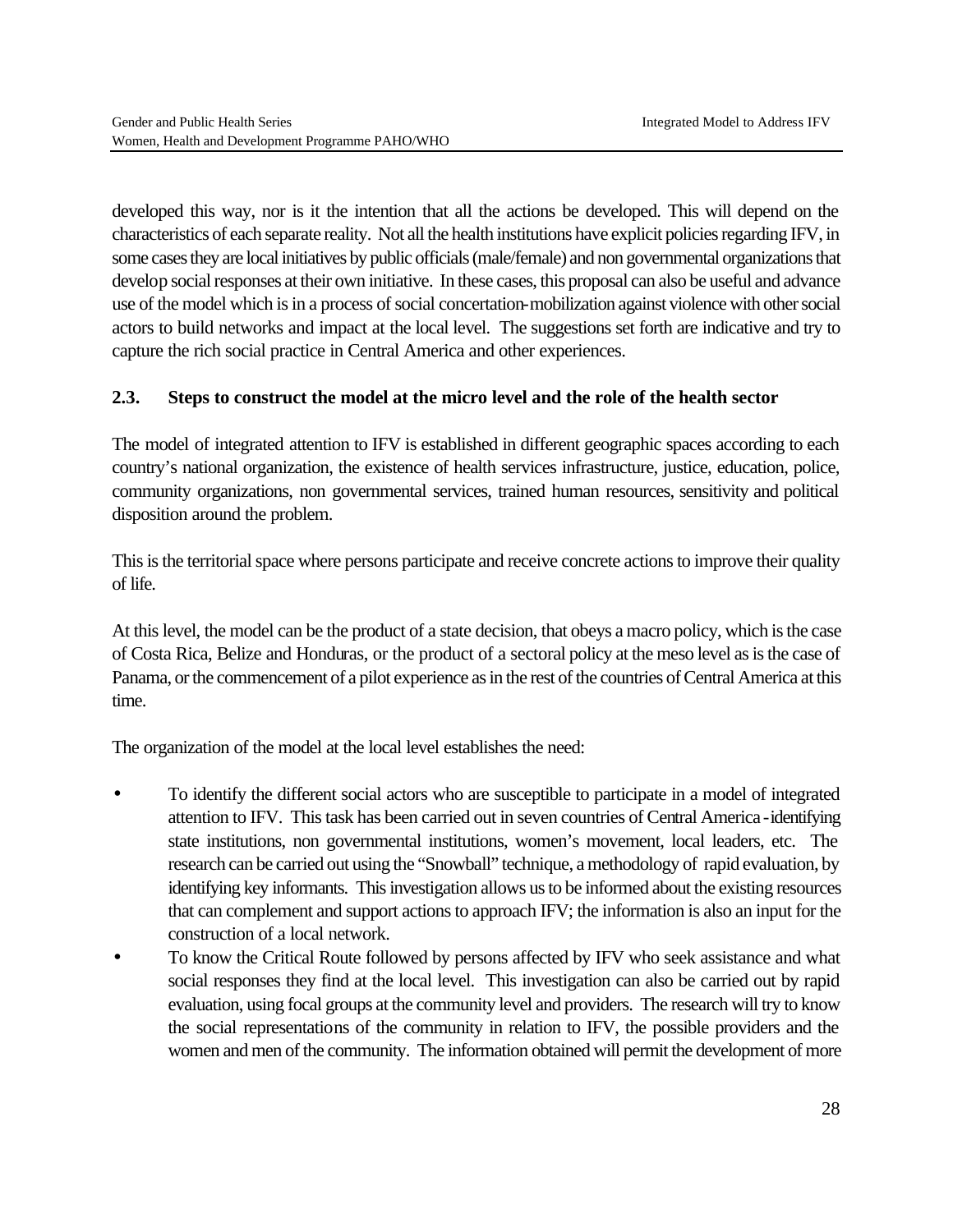precise actions in training, as well as the modification of obstacles for more appropriate attention to victims of violence.

- To evaluate the situation of intra family violence in the health sector using secondary sources: Police, Mayor's office, community, NGOs. It is important to compile data from the community itself, although this data will be approximate due to the absence of adequate registries.
- The results of operative research should be presented to local leaders (male/female) and possible solutions to confront IFV in their municipality discussed. This activity permits the community organization to have a contextualized view of the problem.
- To develop a sensitization and training process around the problem of IFV through a structured plan that addresses different actors: leaders, service providers (male/female), etc. The plan could address: what intra family violence is, its expressions, the impact, how to detect it, how to intervene, how to promote forms of non violent living and the country's legal framework to deal with the problem.
- To stimulate the creation of a local network to coordinate actions between the different social actors interested in constructing a model of integrated attention to IFV. It could be said that the model itself is a network that is being constructed at macro, meso and micro levels. It is important to define criterion for the operation and organization of this body. The network can form work commissions for promotion, community actions, training, etc.
- One of the tasks of the Network is the elaboration of a local action plan of the model's axes that contemplates biomedical, psychological, social and legal actions, with the participation of the actors involved and through participative methodology.

The plan can be structured through the logical framework methodology which allows for the visualization of results, activities and indicators. The goals to be achieved, priority populations and most urgent actions will be established in the plan; it should be coherent with the philosophy of the conceptual framework.

# **2.3.1. Development of the model and the health sector**

The model at the micro level will be shaped according to local reality. This section sets forth the health sector's role without disassociating it from the totality, in other words, from other State institutions and social participation.

Local health levels can play a leadership role in the confrontation of this social problem and have the role of bringing together the public, private sectors and non governmental organizations for the achievement of the goal of equity through the formulation of local plans.

This model of attention suggests the following steps to operate an integrated response: the health sector at the institutional level is responsible for providing leadership in attaining the goals and objectives to be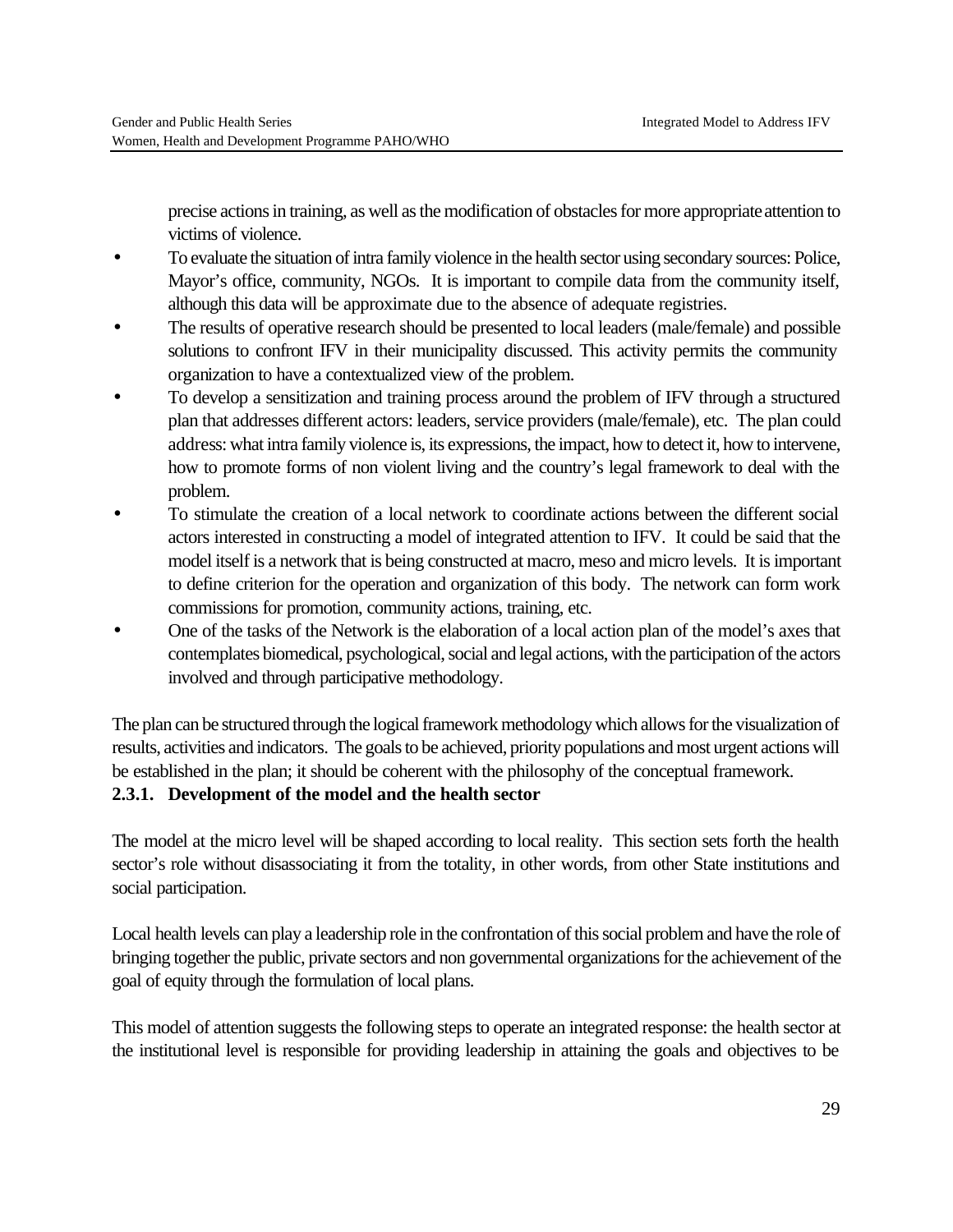reached in addressing IFV and it develops the technical support for its regional health units.

Promote the existence of an Institutional Committee which directs the institutional process from the health sector's headquarters. This Committee will plan, provide follow-up, technical support and evaluates the process within the institution, in the different levels of complexity of the services that exist in the geographical spaces under its supervision.

Promote the existence of Norms and Protocols for integrated attention to IFV in the areas of the health services is a requisite for the development of quality and coordinated actions around IFV.

Develop a registry of incidences of IFV by groups of age, sex, type of IFV, relationship of victim with aggressors (male/female). The Health Sector, by applying ICD-10, can develop a registry of IFV, but the coordination with other organizations is also important guaranteeing the confidentiality of the affected persons. Surveys can be an auxiliary instrument due to the fact that health statistics will have a sub-registry, since it is a passive registry.

Develop a training and continuing education plan for the persons who carry out direct interventions according to the level of complexity of the area's services: basic, general and specialized care (intervention in crisis, self-help groups, individual and group psychological counseling, etc.). Ethical issues should be included into the training's content.

Integrate attention to IFV into the health services' system of referral and with other institutions and organizations: local network of social actors. The creation of a directory of existing services and support networks is suggested.

Elaborate an institutional plan of the sector with actions in the axes of the model to approach IFV; indicators of results should be incorporated into the planning of health sector activities. The planning should give care to the goals in order to avoid greater damage to the victims and frustrations to the personnel. It is important to disseminate the plan at the level of the services, present it to the inter-institutional network, and also explain how to evaluate it.

The sector's programming can use the approach to violence as a strategy that contributes to confront other health problems of the women, children and elders. For example, IFV is a high risk factor for pregnant women and affects the weight of the new born infants. It is important that criterion for detection of IFV are managed by general practitioners, pediatricians, gynecologists/obstetricians, nurses, etc.

# **2.3.2. Norms for the model's development at the level of the units or spaces of institutional**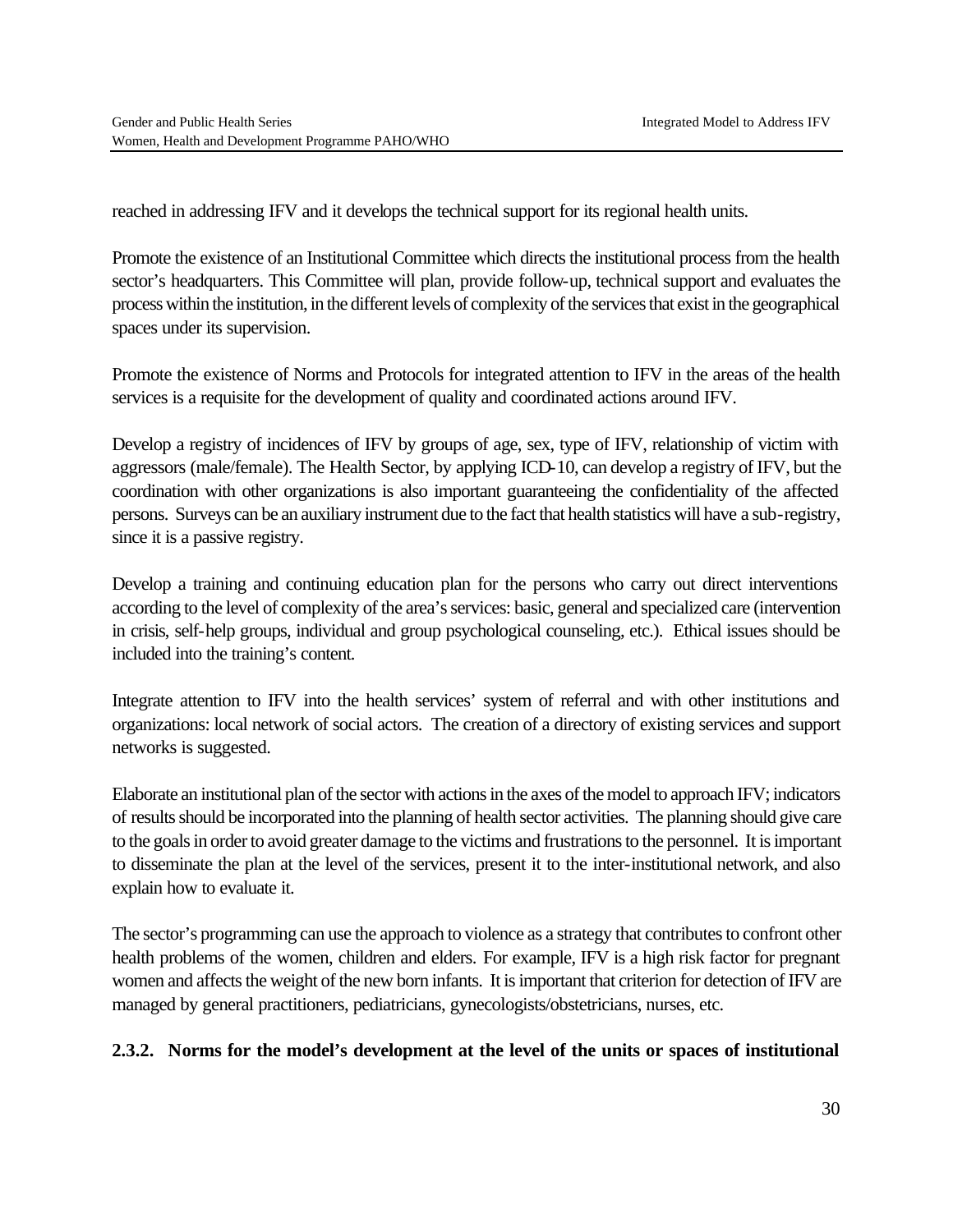#### **health**

Teamwork among the different health professionals (male/female) is necessary for appropriate integrated attention to the victims. For this reason it is suggested that at the level of the health unit there be a person or commission, according to the availability of personnel, which coordinates and provides follow-up to the institution's actions in relation to IFV. This way re-victimization of persons affected by violence, caused by the excess of procedures or inappropriate interventions, may be avoided.

The training of personnel about IFV is indispensable, not only in the area of services but also in administration.

More specialized training should be carried out according to actions that are executed and with relation to the level of the unit's complexity. Support by trained behavioral science professionals is indispensable to address IFV, as well as the support from male and female attorneys regarding legal aspects.

There is evidence that the existence of policies and protocols on IFV increases its identification during consultations with battered women.

Steps to be carried out when attending a victim of IFV should be designed in the different institutional health units: detection, interview, information provided, what to document of the incident, biomedical care to the lesions and attention to emotional and psychological needs, evaluation of danger, security plan and references to other services. Direct interventions to IFV should have clearly defined objectives and the interventions to be carried out, be it individual or group attention, clearly established. The attention should be interdisciplinary, provided from within a network (since not all the resources are in a single place), be coordinated and include therapeutic and biomedical care when both are required, and the necessary coordinating mechanisms for social and legal support.

The decision of women adults being attended in the health spaces, regarding the reporting of the aggressor, should be respected. However, there are cases, when the victim is at high risk, when health personnel should evaluate protective measures in coordination with other members of the network.

The victims of violence can access services due to emergencies, for consultations or from referrals by the community. It is important for persons of the community to know about the services offered by the health unit, health center or hospital.

A process of response to acts of sexual violence of a Canadian hospital is detailed, as follows (Petersborough Civic Hospital, September 1992).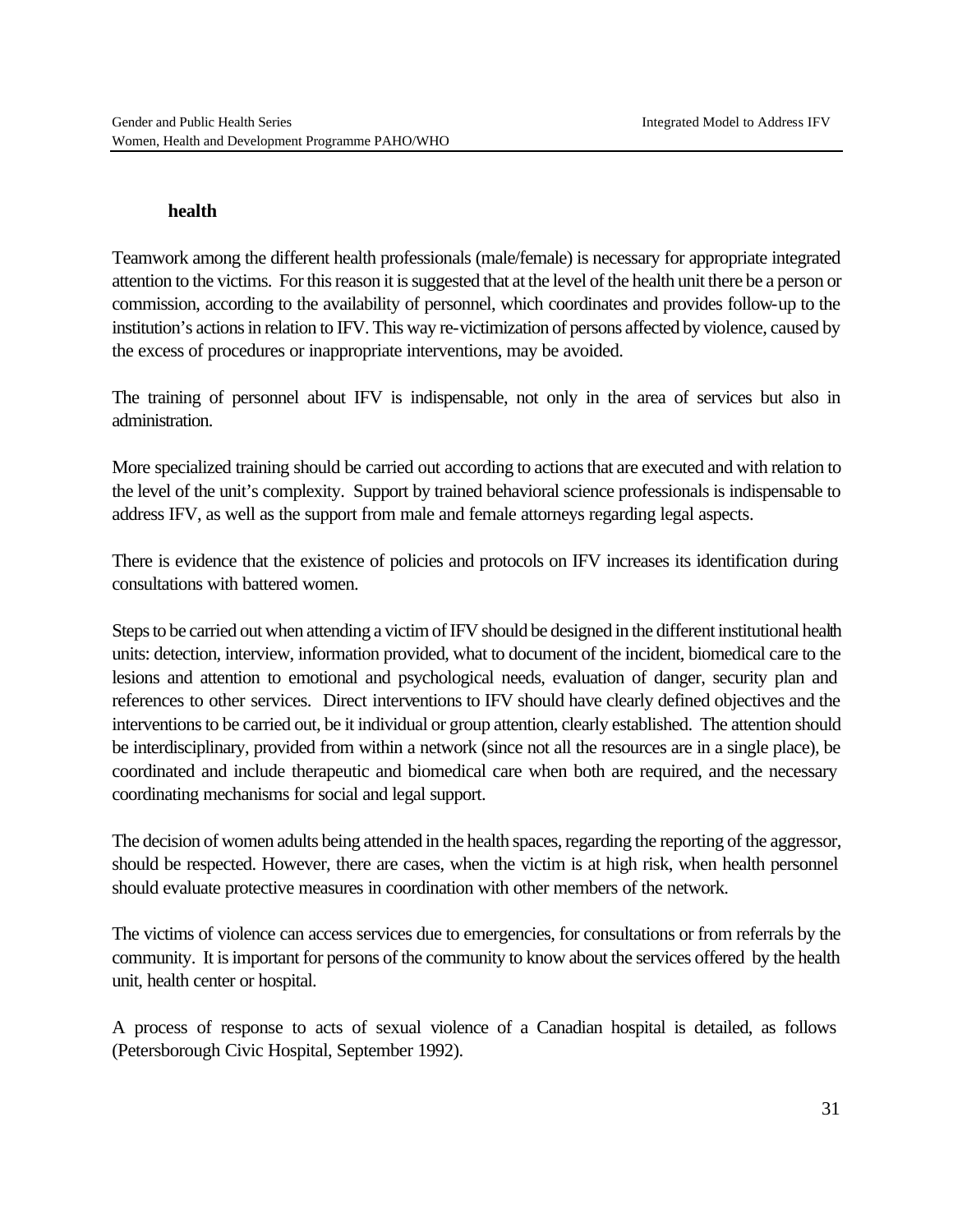The entire process of the protocol's application -interview, victim's story, diagnostic- is carried out with a policy of confidentiality:

- Consent is requested of the victim if he/she is over 16 years old or under 16 years old and married.
- Assurance that the information is restricted to the attending medical team and that it will not be accessible to any non-authorized person or patient.
- Only personnel who are directly attending the victim can provide information to the police and the victim should be informed and asked for his/her consent.
- The victim is assured friendly and quality service that allows for emotional support and the collection of forensic evidence according to the steps established for this purpose.
- There are standardized steps for the medical evaluation of all the patients (male/female) who are victims of sexual violence and it involves specialized health personnel. (P.C.H. 1992)

In the same manner, norms should be established regarding the steps to be taken in the attention of battered women. In addition to caring for the physical lesions caused by blows, attention to the emotional effects is a necessity.

Health Center or Hospital administrators should ask their health personnel the following question: What is possible to do? The Center's goals can be short, medium or long range.

# **2.3.3 Some elements to take into account in the planning of the health unit**

- a. Commence with knowledge about the health unit's existing professional staff and its profile.
- b. Take into account the center's resources for support, its diagnostic means and laboratory.
- c. Know what the level of the professional's technical knowledge on intra family violence is.
- d. Distribute the actions based on the sector's policies for provision and financing of services.
- e. At the moment of planning actions, take into account the existing norms of productivity of the personnel according to level of complexity.
- f. Know, inside the health unit, the critical route followed by persons affected by violence.

The model protocols can be adjusted in the different units based on these critera.

The actions that can be developed in each unit should be tied into the local network and have a relationship of complementation and comprehensiveness.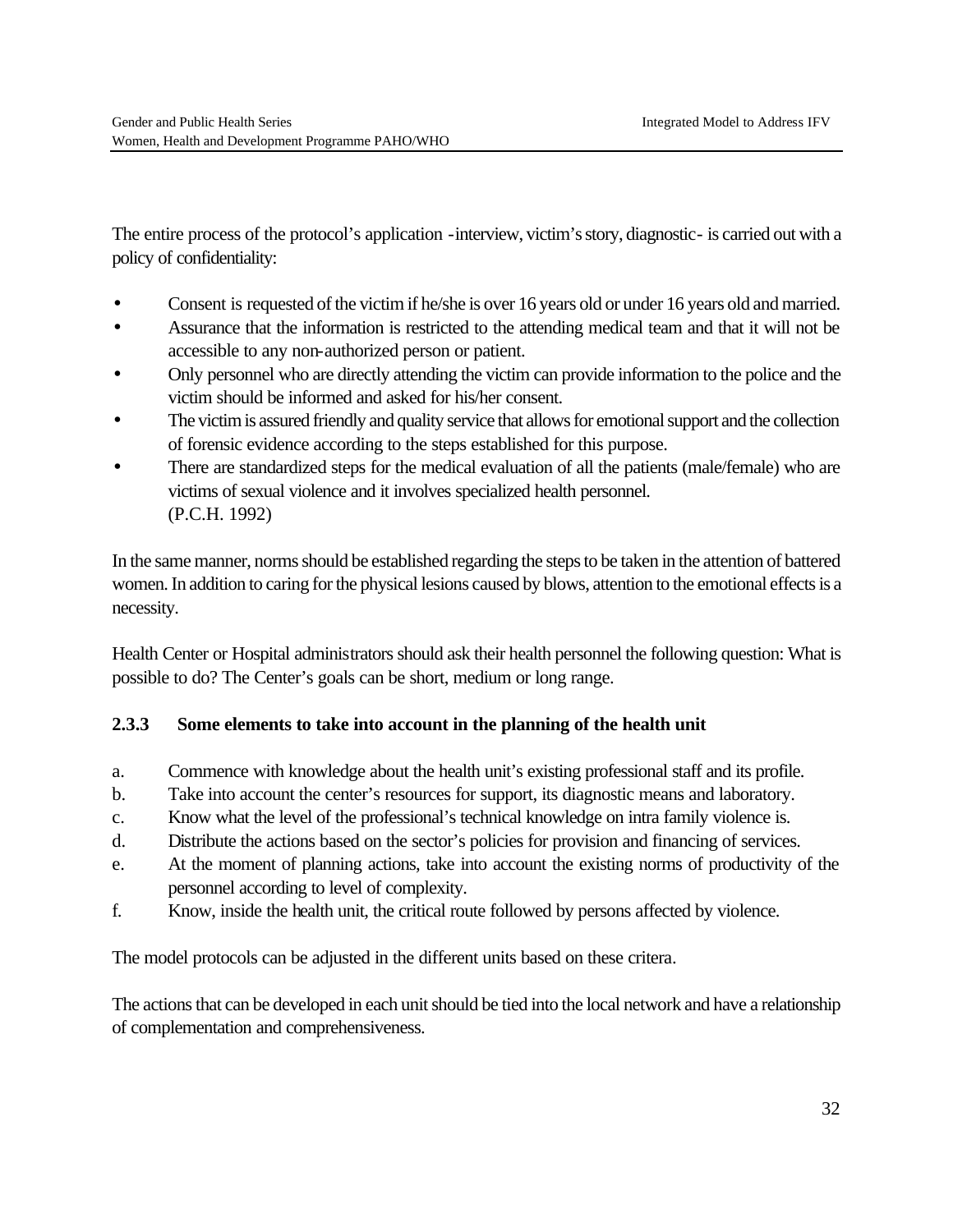#### **3. Conclusion**

This document has not approached attention to the aggressors. In Central America, it is a gray area of knowledge and one of very limited experience. In other geographic areas outside the region the creation of programs targeting this group have been under the efforts of the judicial or police systems, or by the men's movement, social workers (male/female) or by persons who work with abused women and children (boys and girls). Programmes of this nature have been developed in the United States, Canada, in Europe and in some Latin American countries, such as Mexico and Chile.

Interventions necessary for the aggressors should be part of the integrated approach to intra family violence.

Another aspect that has been minimally addressed in this proposal is related to the subject of the effects of intra family violence on the personnel who work directly with the victims and aggressors. This aspect should be taken into account by the Center's administrator and spaces should be programmed to permit the discussion of the cases that can personally affect certain personnel. The promotion of teamwork is a form of self-care of the personnel. On the other hand, it is necessary to provide free time to the person or team of persons who are working in the direct intervention (i.e. listening to victims of acts of violence) so that they can remove themselves from the subject during certain periods which will allow them to become involved in different activities. Another recommended measure is the technical supervision by other teams, exchange of experiences.

In conclusion, throughout this document it has been suggested that the approach to intra family violence is a political, social and technical process where the different actors should involve themselves starting from a paradigm of complexity whose entry point is the life conditions of women and men. To be operative, the proposal should be contextualized in each country's cultural environment, the economic reform processes, the policies towards women, the health sector's reforms and models of attention. Contextualization involves learning from those who work for non violence within family relations and also involves learning from other experiences and in other spaces.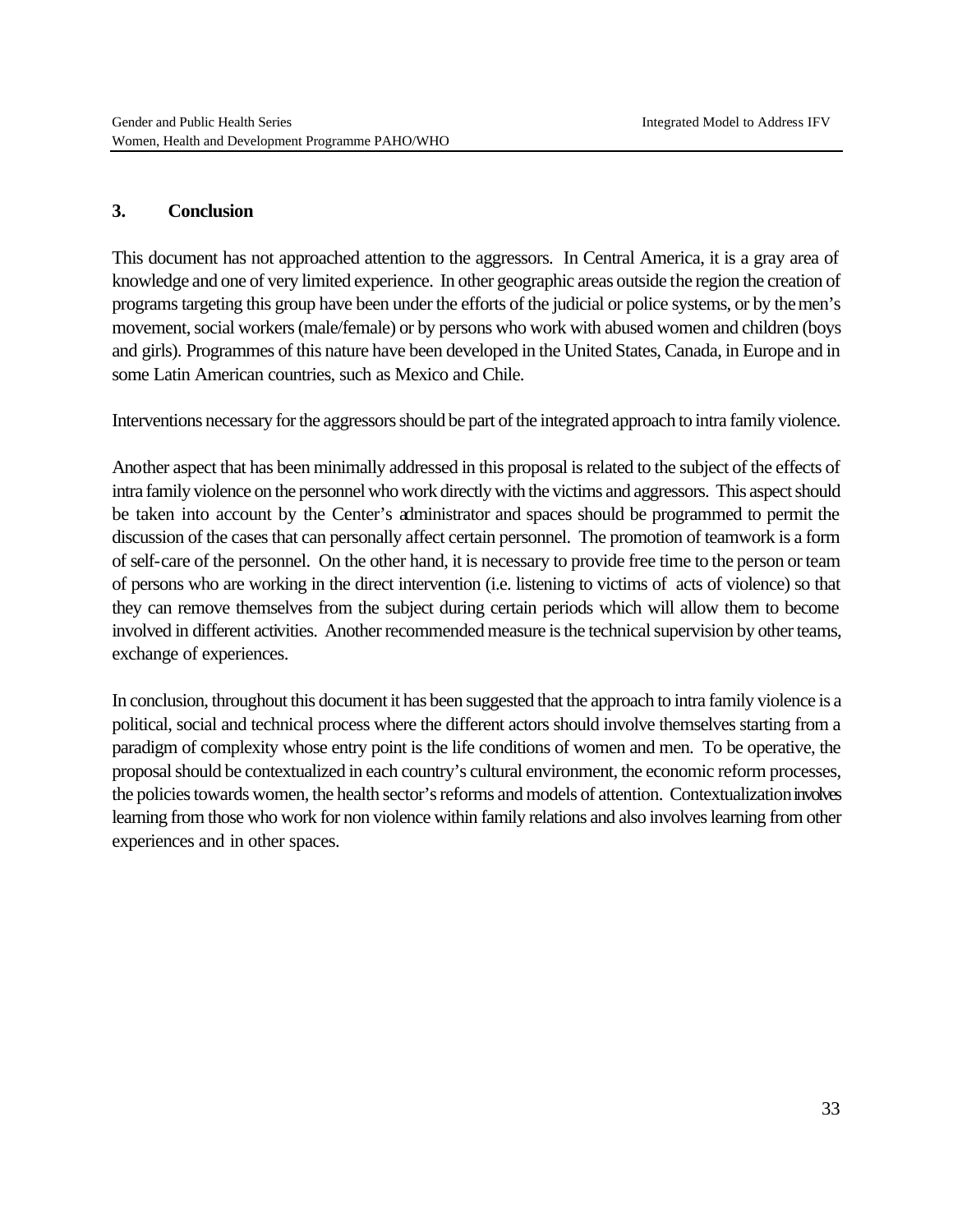#### **BIBLIOGRAPHY (cited)**

Addison, Shirley; Shelley Glazer Eimear O'Neill. A feminist approach to psychotherapy. En: **Canadian Women Studies / Les Naires de la femme 14 (3)**: 69. (s.f.) p. 69

American Psychological Association. **Report on Violence and the Family.** New York: The Association, 1996. p. 17.

Batres, Gioconda. **Del ultraje a la esperanza.** San José: ILANUD, 1997. p. 33

Castellanos, Pedro Luis. **Determinantes sociales de la situación de salud de las poblaciones.** (s.n.t.). p. 10.

**Sobre el concepto de salud-enfermedad.** (S.l.): Taller Latinoamericano de Medicina Social, 1987. p. 318.

CEPAL. **Panorama Social de América Latina.** Santiago de Chile: CEPAL, 1996. p. 79.

**Panorama Social de América Latina.** Santiago de Chile: CEPAL, 1996. p. 114.

Claramunt, Cecilia y y Guido Lea. **Algunos elementos filosóficos, políticos y acciones de intervención para la prevención, detección y atención del problema de la violencia intrafamiliar.** San José: OPS/OMS. Programa Mujer, Salud y Desarrollo, 1996. p. 17.

Costa Rica. Centro Nacional para el Desarrollo de la Mujer y la Familia. **Plan operativo 1996-1998: Plan nacional para la atención y la prevención de la Violencia Intrafamiliar (PLANOVI) - Documento Preliminar.** San José: CMF, 1996. 1v.

Culler, Jonathan. **Sobre la deconstrucción: teoría y crítica después del estructuralismo.** Madrid: Ediciones Cátedra, 1992. p. 261.

Devereux, Georges. **De l'angoisse à la méthode.** París: Aubier, 1980.pp. 45-176

Elkaïm, Mony. **En los límites del enfoque sistémico.** En: Diálogos. Buenos Aires, Argentina: Paidós, 1994. p. 326. (Nuevos paradigmas, cultura y subjetividad).

Elson, Diane y Gideon, Jasmine. **Gender Concerns and Economic Issues: Central American Economies and Gendered Structures. A comparative study.** University of Manchester, 1997. p. 26.

Francia. Ministère des Affaires Sociales, de la Santé et de la Ville. Ministére des Affaires étrangères. Mission de Coordination de la 4eme. Conférence mondiale sur les femmes. **Rapport de la Comission"Violence á l'encontre des femmes"**. París: La Commission, 1995.

Gayle, Rubin. **The traffic in women notes on the Political Economy of Sex.** Vol. VIII. México: Nueva Antropología, 1986. (Revista de Ciencias Sociales; No. 30).

Gideon, Jasmine. **Género y Economía en América Central.** Managua: Taller Latinoamericano sobre Estudios de Género, 1997.

Harding, Sandra. **Ciencia y Feminismo.** Madrid: Ediciones Morata Sl., 1996. p. 239. (Colección Psicología).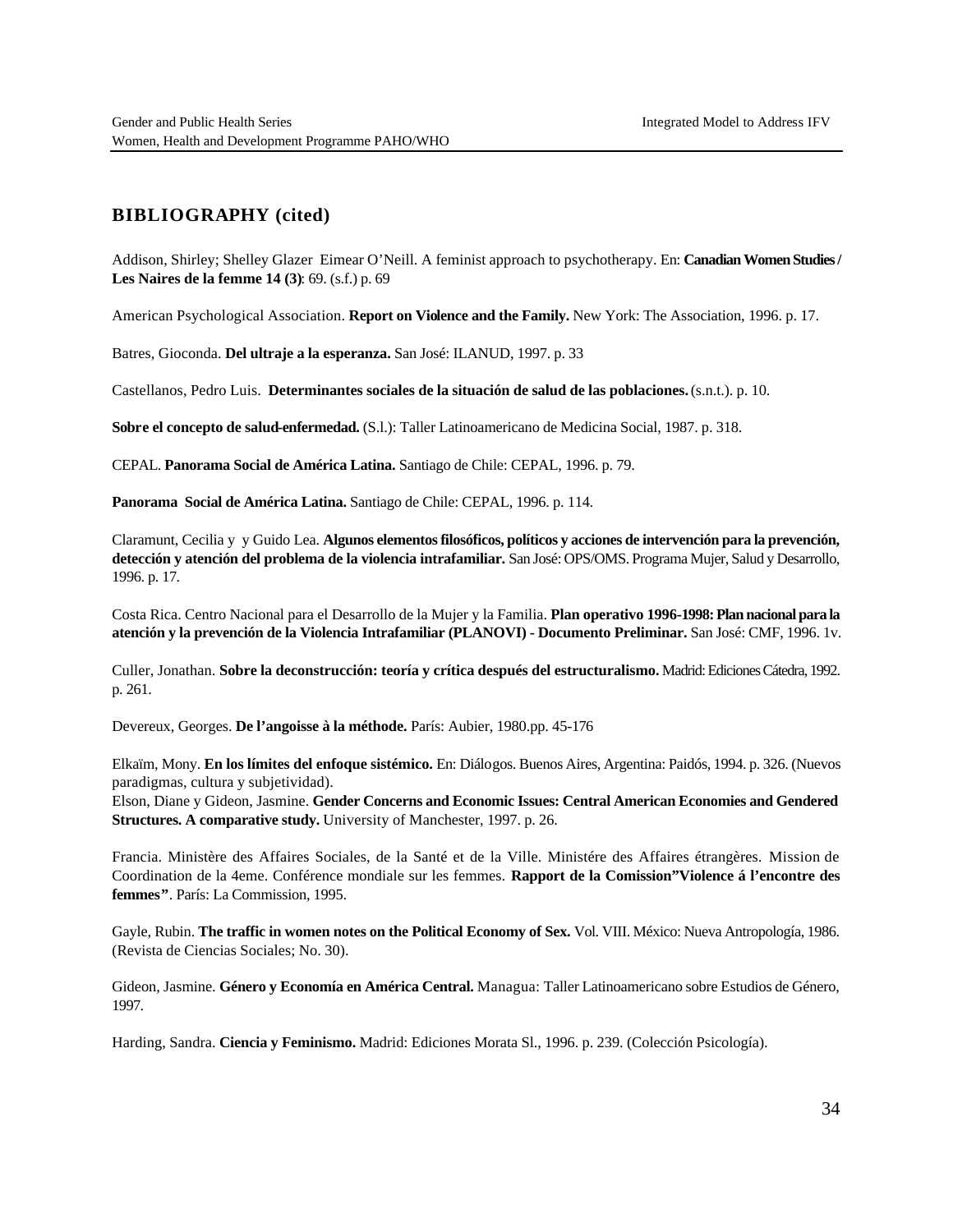Kotlianrenco, María Angélica, Catalina Alvarez e Irma Cáceres. Una nueva mirada de la pobreza. En Foro Mundial 1995: **"La persona menor de edad como prioridad en la agenda mundial: qué es lo necesario?"**, 1995. Puntarenas: Foro Internacional por el Bienestar de la Infancia, 1995. p. 2.

Hammtröm, Anne. **Health consequences of youth unemployment.** (s.n.t.). (Review from a gender perspective Soc. SCi Med. 38 (5): 699-709, 1994.

Health Economics. **Technical Briefing Note, Privatización in Health.** WHO task forec. June 1995.

Health, Judith. **El incesto padre/hija:** (material mimeografiado). (s.n.t.), 1981.

Massolo, Alejandra. **Las condiciones del habitat para la mujer.** Managua: Seminario Latinoamericano "Estudios e Investigación sobre mujer y género en América Látina y el Caribe", 1997.

Morín, E. **Epistemología de la complejidad: nuevos paradigmas.** Buenos Aires: Paidós, 1994. p.421.

**La Méthode. La connaissance de la connaissance.** Vol. 3. París: Ediciones Seuil, 1986. p. 209.

OPS/OMS. Programa Mujer, Salud y Desarrollo. **Género, Salud y Desarrollo: Manual para el desarrollo de talleres para la incorporación del enfoque de género en programas y proyectos de salud.** Washington: OPS/OMS, 1997. p. 68.

**Sexualt Assault of Adult Males. En: Journal of Interpersonal Violence.** 11 (1): 52-64, 1996. (S.l.): Sage Publication.

Velásquez, Susana. **Género y Psicoanálisis.** (S.I,): Paidós, 1996. p 230. (psicología Profunda).

Walker, Leonore. **Survivor therapy - clinical assesment and intervention: Workbook.** Denver: Endolor Communications, 1996. p. 53.

#### **BIBLIOGRAPHY (Consulted)**

Belize, Government of Belize. **The Quest for Equity Belize National Health Plan** 1996/2000. (s.n.t.), 1996. 1v.

Burín, Mabel y Emilce Dio Bleichmor (compiladoras). **Género Psicoanálisis, Subjetividad.** Madrid: Paidós, 1996. p. 6. (Psicología Profunda).

Cáceres O., Ana, Valentina Martínez M. y Diana Rivera O. (Editoras). **Modelos teóricos y metodológicos de intervención en violencia doméstica y sexual.** Santiago, Chile: Csa de la Mujer La Morada, 1993. p. 126.

Conferencia Interamericana sobre sociedad, violencia y salud. Washington: Nov. 1994. **Memorias.** 86 p.

Costa Rica. Centro Nacional para el Desarrollo de la Mujer y la Familia. **Plan operativo 1996-1998: Plan nacional para la atención y la prevención de la Violencia Intrafamiliar (PLANOVI) Documento Preliminar.** San José: CMF, 1996. 1v.

Cyr, Caroline. **Conceptual model: family violence programming within a correctional setting.** Canadá: Correctional Service, 1994. p. 39.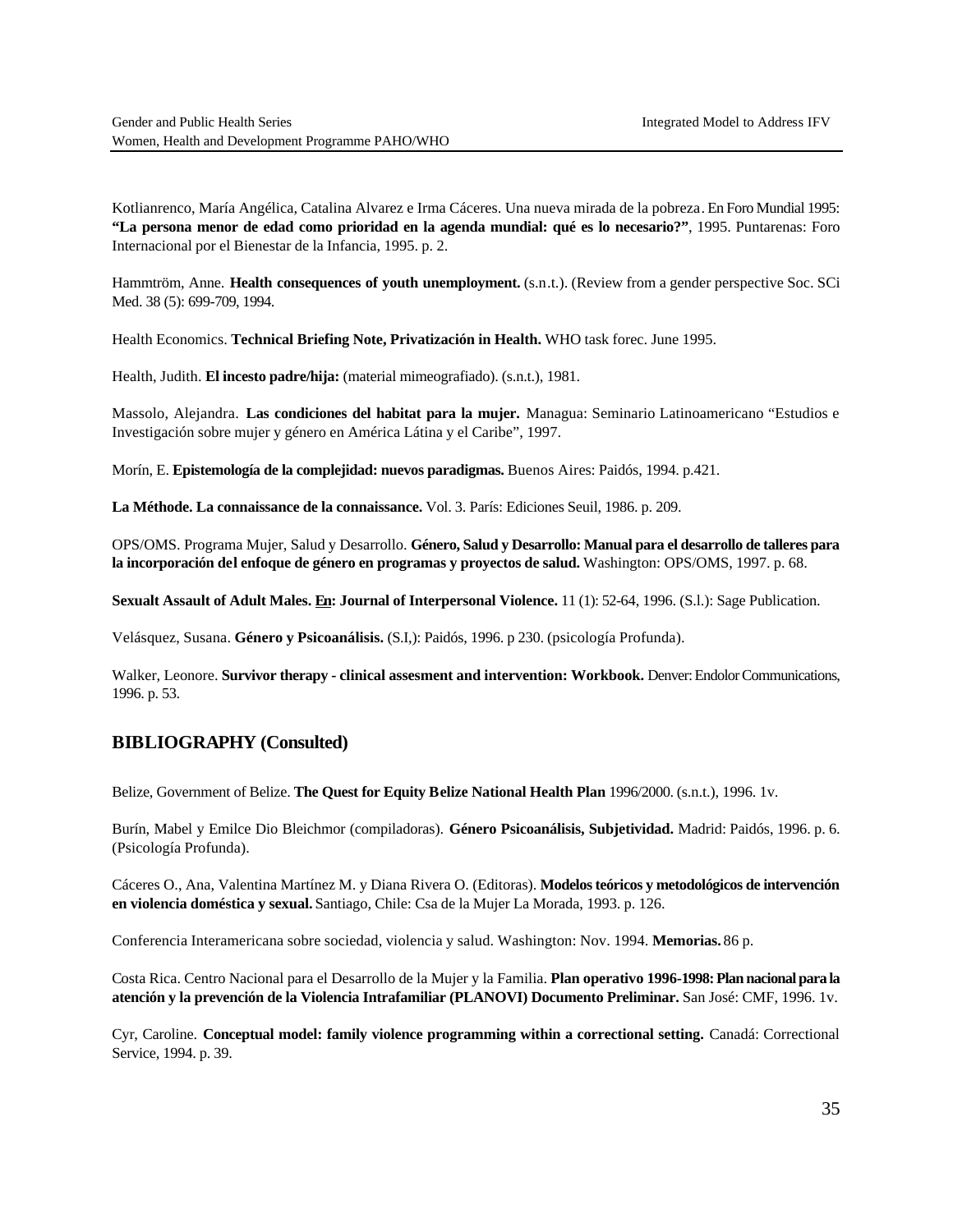Day Tanis. **The health-related costs of violence against women in Canada: the tip of the iceberg.** Ontario: Center of Research on Violence Against Women and Children, 1995. p. 40.

Dio Belichmar, Emilce. **Dependencias amorosas.** (s.n.t.). p. 8.

Encuentro Centroamericano y del Caribe sobre violencia contra la mujer, (Primero). (San José, dic. 1991). **Propuetas sobre políticas públicas para enfrentar y prevenir la violencia contra las mujeres y en la familia.** San José: CEFEMINA, 1991. 1v.

Fried Schnitman, Dora. **Nuevos paradigmas, cultura y sujetividad.** Argentina: Paidós, 1994. p. 458.

Foulds, David, Editor. **Child sexual abuse/assault protocol.** (s.n.t.) 1 v.

Guido L., Lea. **Analyse de la situation de la santé à niveau local selon les conditions de vie par sexe-genre: étude d'une expérience en Amérique Centrale.** Lyon: Université Claude-Bernard, 1995. p. 112. Hart, Bárbara. Monitoreo de agresores físicos y de programas de consejería para agresores. En: **Safety for Women: Monitoring Batterers's Programs**. San José: Fundación Ser Crecer, 1994. p. 26.

Larrain, Soledad H. y Walker Cristian. **Perspectiva psicosocial y jurídica de la VIF.** Santiago de Chile: Servicio Nacional de la Mujer, 1995.

Massé Narváez, Carlos E. y Eduardo Sandoval Andrés Forero. **Políticas públicas y desarrollo municipal.** México: Colegio de México.

McDonald, Sheila y Wyman, Jennifer. **Guidelines and protocols for the sexual assault nurse examiner.** Toronto: Sexual Assault Care Center, 1995. 1 v.

Mercy, James A. et. al. Public health policy for preventing violence. In: **Health Affairs 12** (4).

Les Représentations Sociales, sous la direction de Denise Jodelet. **Sociologie d'aujourd'hui,** Presses Universitaires de France, 1993. p. 424.

Oakley M., Anne. **Short-term women's groups as spaces for integration.** New York: Guilford Press, 1996. 1 v.

OPS/OMS. **Acceso equitativo a los servicios básicos de salud: hacia una agenda regional por la Reforma del Sector Salud.** Documento de seguimiento a la Cumbre de la Américas.

División de Promoción y Protección de la Salud. **Salud y violencia: plan de acción regional.** Washington: OPS/OMS, s.f. p. 19.

**Plan de Acción del Proyecto APAZVIF 1997.** San José: OPS/OMS, 1997.

**Salud, equidad y transformación productiva en América Latina y el Caribe** (Serie Documentos Reproducidos No. 41) Marzo, 1994.

Panamá. Ministerio de Salud y OPS. **Plan institucional de atención y prevención de la violencia y promoción de formas de**